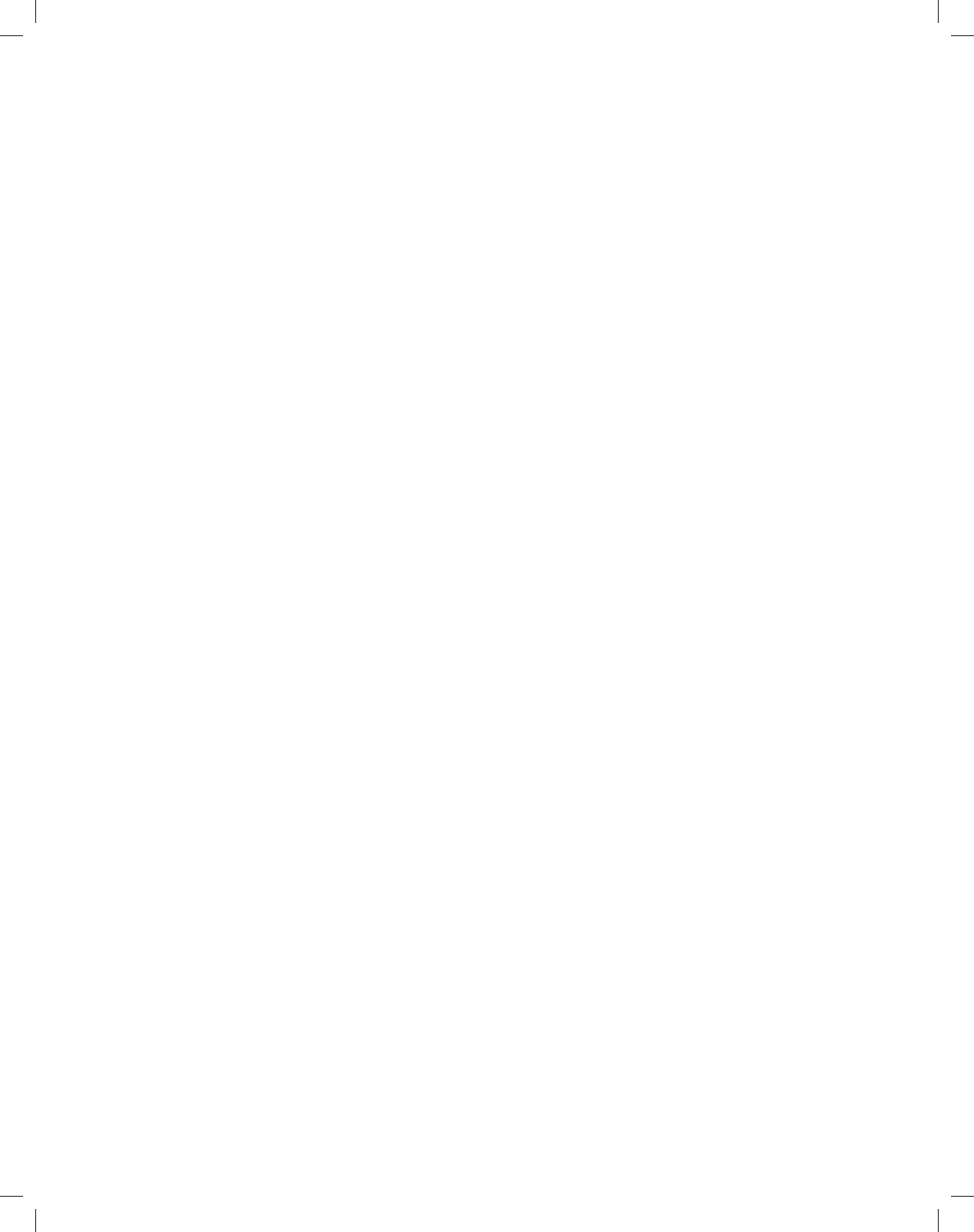### **REPORT OF THE DIRECTORS TO THE SHAREHOLDERS**

The Directors have pleasure in presenting the Thirtieth Annual Report, together with the audited accounts for the year ended 31<sup>st</sup> March 2022.

| <b>FINANCIAL RESULTS</b>                                                                                 |           | (₹ In Thousands) |
|----------------------------------------------------------------------------------------------------------|-----------|------------------|
| <b>Particulars</b>                                                                                       | 2021-22   | 2020-21          |
| Dividend and Other Income                                                                                | 3,557.98  | 42.51            |
| Gross Profit / (Loss) before interest &<br>depreciation                                                  | 3,472.31  | (34.06)          |
| Less: Interest                                                                                           |           | 0.09             |
| Less: Depreciation                                                                                       |           |                  |
| Profit / (Loss) before tax                                                                               | 3,472.31  | (34.15)          |
| Less: Provision for Tax (including Deferred<br>Tax)                                                      | 550.00    |                  |
| Profit / (Loss) after tax                                                                                | 2,922.31  | (34.15)          |
| Add: Balance brought forward                                                                             | 26,394.27 | 26,428.42        |
| Less: Transferred to General Reserve /<br>Special Reserve u/s 45IC of Reserve Bank<br>of India Act, 1934 | 584.46    |                  |
| Balance carried forward                                                                                  | 28,732.12 | 26,394.27        |

# **OPERATIONS**

The Sales and other income during the year under review was at  $\bar{z}$  3,557.98 Thousands as against  $\bar{\tau}$  42.51 Thousands in the previous year. The operating profit for the year was at  $\bar{t}$  3,472.31 Thousands as against Loss of ( $\bar{\tau}$  34.06) Thousands in the previous year and the year ended with a net profit of  $\bar{z}$  2,922.31 Thousands as against net loss of ( $\bar{z}$  34.15) Thousands in the previous year.

# **DIVIDEND**

The Board is pleased to recommend a final dividend of  $\bar{z}$  1/- per equity share of face value of  $\bar{x}$  10/- each to the shareholders absorbing a sum of  $\bar{\tau}$  24.90 lakhs for the financial year 2021-2022.

#### **TRANSFER TO RESERVES**

The Company has transferred  $\bar{\tau}$  584.46 Thousands to the Special Reserve under Section 45IC of the RBI Act, 1934.

### **BOARD MEETINGS**

During the financial year 2021-2022, there were four (4) Board meetings, which were held on April 12, 2021, August 5, 2021, November 22, 2021, and February 1, 2022.

All the Directors attended all the four meetings held during the year under review.

#### **DIRECTORS' RESPONSIBILITY STATEMENT**

The Directors confirm that:-

- a) in the preparation of annual accounts, the applicable accounting standards had been followed and there were no material departures.
- b) they had selected appropriate accounting policies and applied them consistently and made judgments and estimates that have been made, are reasonable and prudent, so as to give a true and fair view of the state of affairs of the Company at the end of the financial year and of the profit of the Company for the year ended 31<sup>st</sup> March, 2022.
- c) They had taken proper and sufficient care for the maintenance of adequate accounting records in accordance with the provisions of the Companies Act, 2013 for safeguarding the assets of the Company and for preventing and detecting fraud and other irregularities.
- d) they had prepared the annual accounts on a going concern basis.
- e) they had devised proper systems to ensure compliance with the provisions of all applicable laws and such systems were adequate and operating effectively.

#### **PARTICULARS OF LOANS, GUARANTEES OR INVESTMENTS UNDER SECTION 186 OF THE COMPANIES ACT, 2013**

The Company being a Non-Banking Finance Company, Section 186 of the Companies Act, 2013 is not applicable.

# **DIRECTORS**

Sri R Krishnan, Director (DIN 00271938) retires from the Board by rotation and being eligible, offers himself for re-appointment.

The provision of Section 149 pertaining to the appointment of Independent Directors does not apply to your Company.

### **STATEMENT ON DECLARATION GIVEN BY INDEPENDENT DIRECTORS UNDER SUB-SECTION (7) OF SECTION 149**

This clause is not applicable as the Company, being a wholly-owned subsidiary of Sundram Fasteners Limited. The Company is not required to have an Independent Director on the Board of the Company by virtue of the exemption provided under Rule 4 of the Companies (Appointment and Qualification of Directors) Rules, 2014.

#### **AUDIT COMMITTEE AND VIGIL MECHANISM**

The Company is not required to have an Audit Committee as per Section 177 of the Company Act, 2013 read with Rule 6 of the Companies (Meetings of the Board and its Powers) Rules, 2014.

The provision of Section 177 (9) relating to the establishment of a vigil mechanism is not applicable to the company.

#### **RELATED PARTY TRANSACTIONS**

There was no material related party contract during the year. Form AOC-2 as required under Section 134(3)(h)is enclosed as **Annexure - I** to this report.

#### **EXTRACT OF ANNUAL RETURN**

The details forming part of the extract of the Annual Return in Form MGT-9 is annexed herewith as **Annexure - II.**

# **MATERIAL CHANGES AND COMMITMENTS**

There were no material changes and commitments, affecting the financial position of the Company, which have occurred between the end of the financial year of the Company to which the financial statements relate and the date of the report.

# **CONSERVATION OF ENERGY / TECHNOLOGY ABSORPTION**

The Company has no activity relating to conservation of energy and technology absorption.

#### **FOREIGN EXCHANGE EARNINGS AND OUTGO**

The Company did not have any foreign exchange earnings or outgo.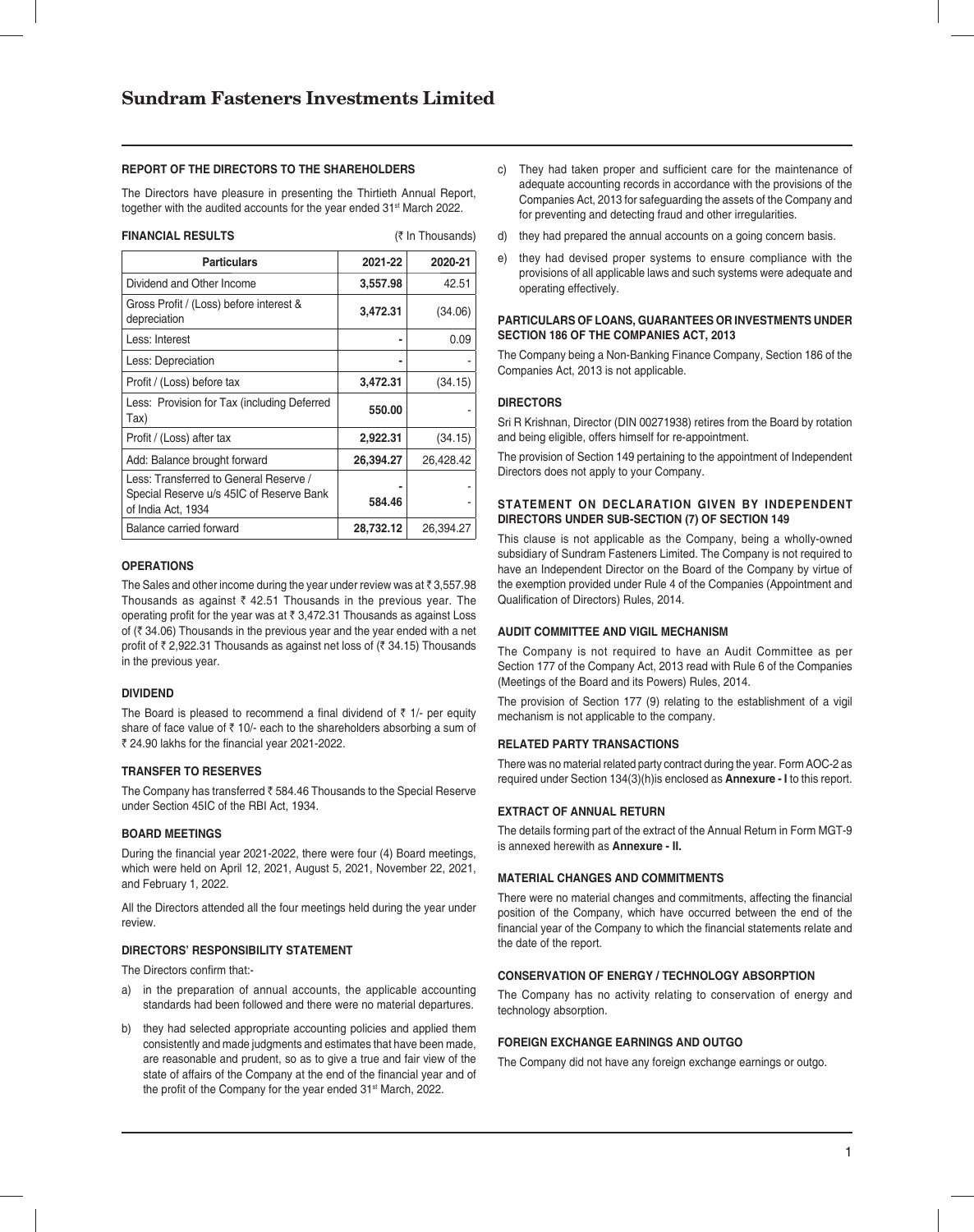#### **DETAILS OF DIRECTORS OR KEY MANAGERIAL PERSONNEL APPOINTED OR HAVE RESIGNED DURING THE YEAR**

The Company is not required to appoint any Key Managerial Personnel. There was no appointment or resignation of any director during the year.

### **CHANGE IN THE NATURE OF BUSINESS**

There is no change in the nature of business during the year.

#### **COMPANIES WHICH HAVE BECOME OR CEASED TO BE COMPANY'S SUBSIDIARIES, JOINT VENTURES OR ASSOCIATE COMPANIES DURING THE YEAR**

The Company did not have any subsidiary, joint venture or associate company.

#### **CHANGE OF ULTIMATE HOLDING COMPANY**

The Hon'ble National Company Law Tribunal, Chennai bench, vide its order dated December 6, 2021, had approved the composite scheme of amalgamation and arrangement (demerger) inter alia amongst T V Sundram Iyengar & Sons Private Limited ("TVSS"), Sundaram Industries Private Limited ("SIPL"), Southern Roadways Private Limited ("SRPL") and TVS Sundram Fasteners Private Limited ("TPL") ("Composite Scheme") in accordance with Sections 230 to 232 and other applicable provisions under the Companies Act, 2013 read with the rules made thereunder and other applicable laws. The Composite Scheme was made effective on January 6, 2022 ("Effective Date").

As per the Composite Scheme, on the Effective Date, SIPL and SRPL have amalgamated with TVSS and have been dissolved without the process of winding up. As a result of this, the shareholding of SRPL in Sundram Fasteners Limited (SFL) consisting of 5,07,73,280 equity shares was vested in / transferred to TVSS. This had resulted in the increase of the direct shareholding of TVSS in SFL from 5,33,12,000 equity shares to 10,40,85,280 equity shares (representing 49.53% of its paid-up equity share capital).

As a subsequent step to the above, in terms of the Composite Scheme, on February 4, 2022, TVSS demerged a business undertaking which included shareholding of 49.53% (10,40,85,280 equity shares) held in the Company to TPL. Consequent to the above, TPL has become the Holding Company of SFL and Ultimate Holding Company of your Company.

#### **PERFORMANCE AND FINANCIAL POSITION OF EACH OF THE SUBSIDIARIES, ASSOCIATES AND JOINT VENTURE**

The Company did not have subsidiaries, associates or joint venture companies.

#### **PUBLIC DEPOSITS**

During the year under review, the Company has not accepted any deposits from the public within the meaning of Section 73 of the Companies Act, 2013. The deposits outstanding as at March 31, 2022 was  $\bar{\tau}$  Nil.

#### **REGULATORY / COURT ORDERS**

During the Financial Year 2021-2022, no significant and material orders were passed by the regulators or courts or tribunals impacting the going concern status and company's operations in future.

### **INTERNAL FINANCIAL CONTROLS**

The Company has internal control procedures and sufficient internal control checks considering the size and nature of its business and the Board of Directors are of the view that those controls are adequate with reference to the financial statements. The Company follows risk management practices of the holding Company as may be relevant.

# **RISK MANAGEMENT**

There is no risk which in the opinion of the Board may threaten the existence of the Company.

#### **CORPORATE SOCIAL RESPONSIBILITY (CSR)**

Section 135 of the Companies Act, 2013 is not applicable to the Company as the Company has not met the specified turnover or net worth or profit criteria and hence there is no requirement for the Company to undertake CSR activities.

#### **PROCEEDINGS PENDING, IF ANY, UNDER THE INSOLVENCY AND BANKRUPTCY CODE, 2016**

The Company has *neither* filed an application during the year under review nor are any proceedings pending under the Insolvency and Bankruptcy Code, 2016 as at March 31, 2022.

**THE DETAILS OF DIFFERENCE BETWEEN AMOUNT OF THE VALUATION DONE AT THE TIME OF ONE TIME SETTLEMENT AND THE VALUATION DONE WHILE TAKING LOAN FROM THE BANKS OR FINANCIAL INSTITUTIONS ALONG WITH THE REASONS THEREOF**

No such event has occurred during the year under review.

#### **STATEMENT UNDER RULE 5(2) OF THE COMPANIES (APPOINTMENT AND REMUNERATION OF MANAGERIAL PERSONNEL) RULES, 2014**

Statement under Rule 5(2) is not applicable to the Company, as the Company does not have any employee.

#### **AUDITORS**

Pursuant to the recommendation by the Board of Directors at their meeting held on 15th April, 2019 M/s. Sundaram & Srinivasan, Chartered Accountants, Chennai were appointed as Statutory Auditors of the company for a period of five years at the Twenty Seventh Annual General Meeting held on 8th August, 2019

The Company has obtained necessary certificate under Section 139 of the Companies Act, 2013 from the auditor conveying their eligibility for the above appointment as prescribed under Section 141. Their eligibility criteria were reviewed by the Board, as specified under Section 141 of the Companies Act, 2013.

#### **DETAILS OF FRAUD REPORTED BY AUDITOR**

M/s. Sundaram & Srinivasan, Chartered Accountants, Chennai, the Statutory Auditors of the Company have stated that during the course of their audit, there were no fraud by the Company or on the Company by its officers noticed or reported in Independent Auditors' Report which forms part of this Report.

#### **BOARD'S COMMENT ON THE AUDITOR'S REPORT**

There are no Qualifications, adverse remarks, and reservations made by Statutory Auditors in their report.

#### **POLICY ON DIRECTOR'S APPOINTMENT AND REMUNERATION**

Section 178(1) of the Companies Act, 2013 is not applicable as the Company has not met the specified criteria. In view of the same, this requirement is not applicable to the Company.

# **MAINTENANCE OF COST RECORDS**

Section 148(1) of the Companies Act, 2013, is not applicable to the Company as the Company has not met the specified criteria and hence, the Company is not required to maintain cost records.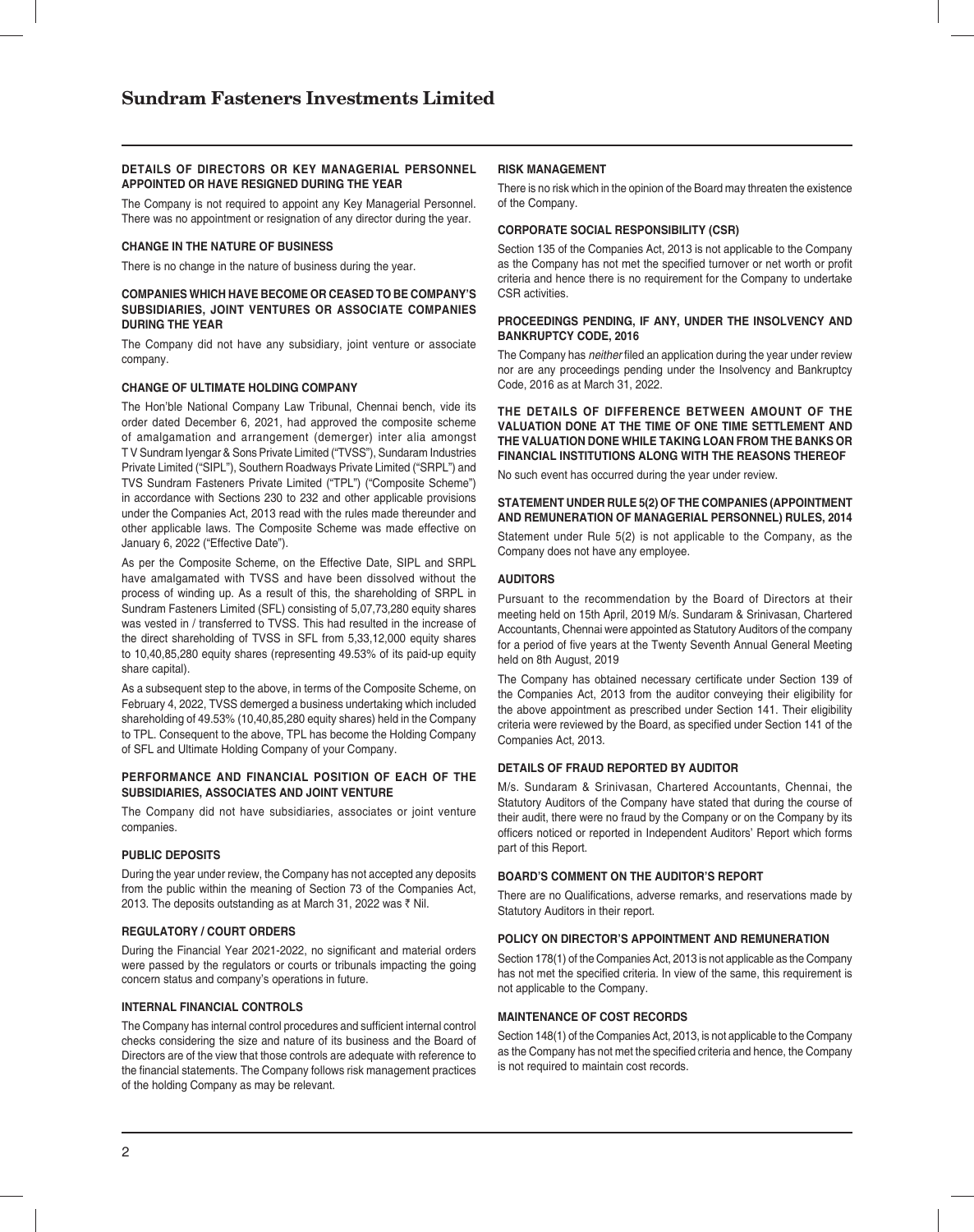# **HEALTHY, SAFETY, SECURITY AND ENVIRONMENT (HSSE)**

There are no employees in the Company and hence health, safety, security and environment training are not applicable.

# **DISCLOSURE UNDER THE SEXUAL HARASSMENT OF WOMEN AT WORKPLACE (PREVENTION, PROHIBITION AND REDRESSAL) ACT, 2013**

There are no employees in the Company and hence, provisions of the Sexual Harassment of Women at Workplace (Prevention, Prohibition & Redressal) Act, 2013 are not applicable.

# **ACKNOWLEDGMENT**

Your Directors thank the holding company, Sundram Fasteners Limited for their continued support.

On behalf of the Board

**R KRISHNAN K PASUPATHY** Chennai Director Director Director April 8, 2022 DIN: 00271938 DIN: 02942471

#### **Annexure - I**

**Form No. AOC - 2**

*[Pursuant to clause (h) of sub-section (3) of Section 134 of the Act and Rule 8(2) of the Companies (Accounts) Rules, 2014]*

**Form for disclosure of particulars of contracts / arrangements entered into by the company with related parties referred to in sub-section (1) of section 188 of the Companies Act, 2013 including certain arms-length transactions under third proviso thereto**

1. Details of contracts or arrangements or transactions not at arm's length basis

Not Applicable.

2. Details of material contracts or arrangement or transactions at arm's length basis

No Related party contracts or arrangements or transactions during the year under review.

On behalf of the Board

**R KRISHNAN K PASUPATHY** Chennai Director Director April 8, 2022 DIN: 00271938 DIN: 02942471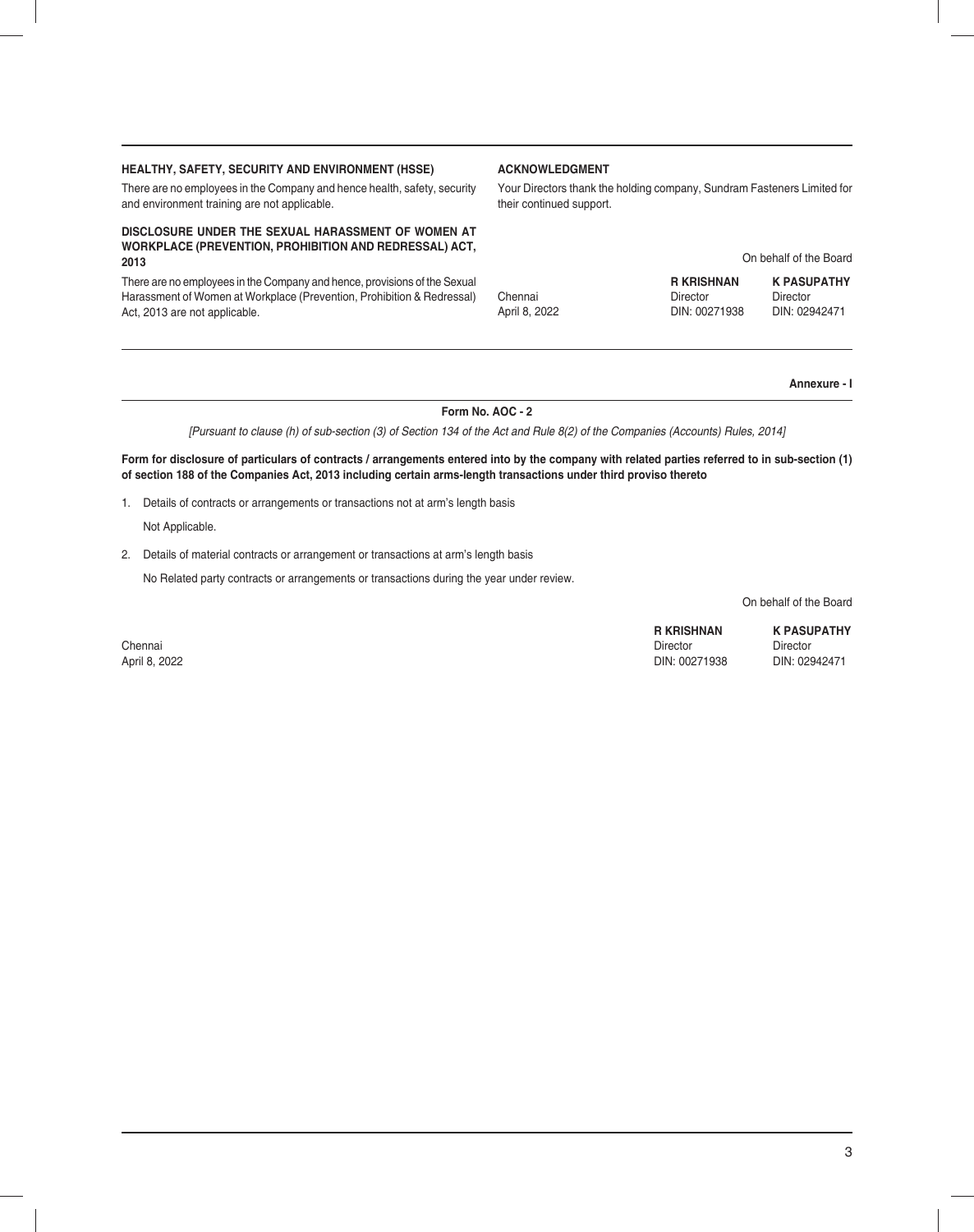# **ANNEXURE-II**

#### **FORM NO.MGT-9**

# **EXTRACT OF ANNUAL RETURN**

# as on the financial year ended 31<sup>st</sup> March, 2022

*[Pursuant to Section 92(3) of the Companies Act, 2013 and Rule 12(1) of the Companies (Management and Administration) Rules, 2014]*

# **I. REGISTRATION AND OTHER DETAILS**

| <b>CIN</b>                                                                        | U65991TN1992PLC022618                                                                                                                                       |
|-----------------------------------------------------------------------------------|-------------------------------------------------------------------------------------------------------------------------------------------------------------|
| <b>Registration Date</b>                                                          | 6 <sup>th</sup> May, 1992                                                                                                                                   |
| Name of the Company                                                               | Sundram Fasteners Investments Limited                                                                                                                       |
| Category / Sub-Category of the Company                                            | Public Company / Limited by Shares                                                                                                                          |
| Address of the Registered Office and contact details                              | 98-A, VII Floor, Dr Radhakrishnan Salai,<br>Mylapore, Chennai - 600 004<br>Phone No.91-44-28478500,<br>Fax No.91-44-28478510<br>Email: krishnan.r@sfl.co.in |
| Whether listed company                                                            | No                                                                                                                                                          |
| Name, Address and Contact details of the Registrar and Transfer Agent,<br>if any. | Not Applicable                                                                                                                                              |

#### **II. PRINCIPAL BUSINESS ACTIVITIES OF THE COMPANY**

| o.  | Name and description of main products / services | NIC Code of the Products / | % of total turnover of the |  |
|-----|--------------------------------------------------|----------------------------|----------------------------|--|
| No. |                                                  | <b>Services</b>            | company                    |  |
|     | <b>Financial Services</b>                        | As per NIC 2008 64-649     | 100                        |  |

# **III. PARTICULARS OF HOLDING, SUBSIDIARY AND ASSOCIATE COMPANIES**

| S.<br>No. | Name and address of the company                                                                                           | CIN/GLN               | Holding / Subsidiary /<br>Associate | $%$ of<br>votes<br>held | Applicable<br><b>Section</b> |
|-----------|---------------------------------------------------------------------------------------------------------------------------|-----------------------|-------------------------------------|-------------------------|------------------------------|
|           | <b>TVS Sundram Fasteners Private Limited</b><br>No. C-9, 5th Street, SIDCO Industrial Estate,<br>Ambattur, Chennai-600058 | U28900TN2018PTC123872 | Ultimate Holding<br>Company         | 49.53                   | 2(87)                        |
|           | Sundram Fasteners Limited<br>98-A, VII Floor, Dr Radhakrishnan Salai, Mylapore,<br>Chennai - 600 004                      | L35999TN1962PLC004943 | <b>Holding Company</b>              | 100                     | 2(46)                        |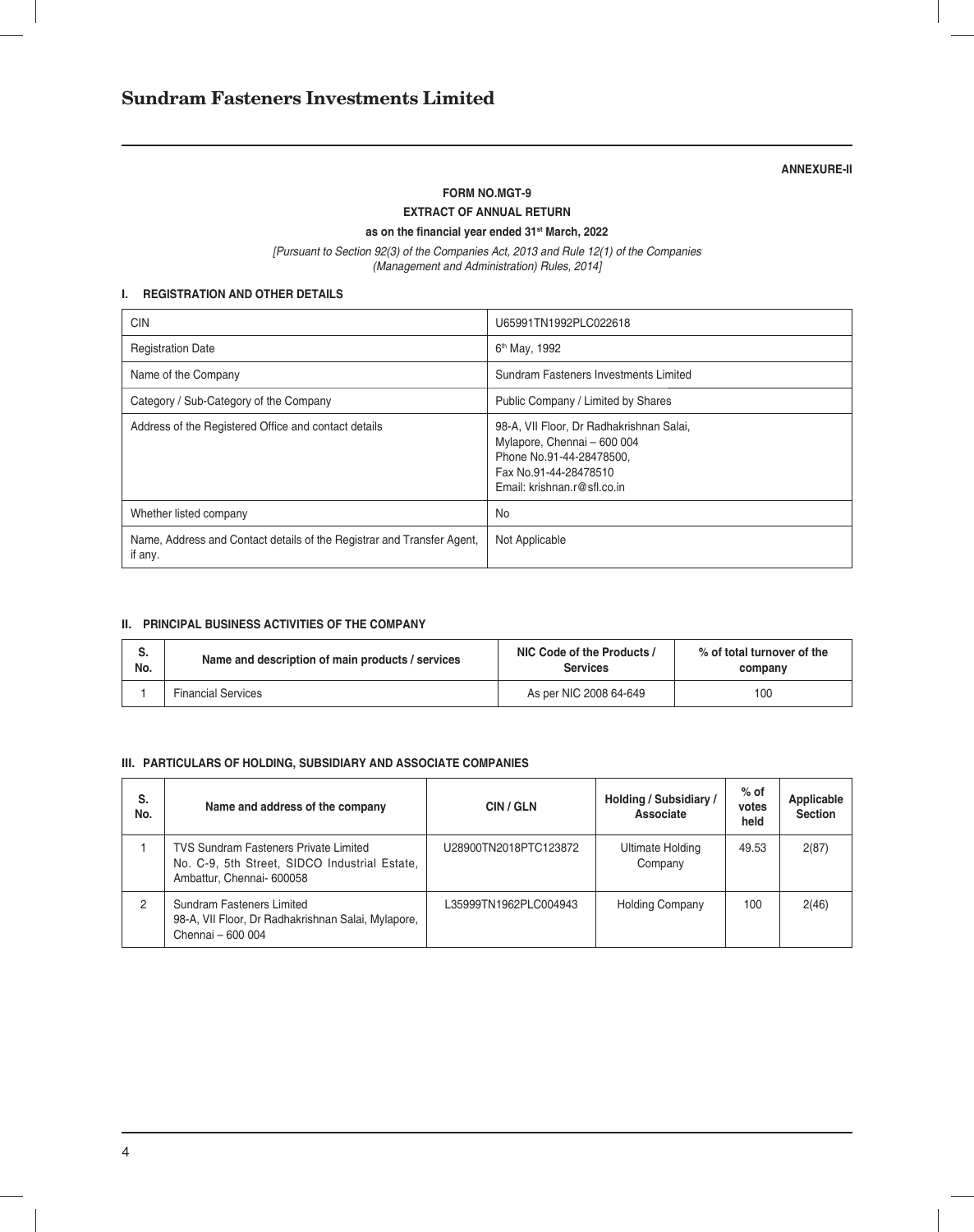# **IV. SHAREHOLDING PATTERN (Equity Share Capital Breakup as percentage of Total Equity)**

**(i) Category wise shareholding**

| <b>Category of shareholders</b>                                                       | No. of shares held at the<br>beginning of the year |          |                          |                      | No. of shares held at the<br>end of the year |                          |         |                      | % change<br>during the |  |
|---------------------------------------------------------------------------------------|----------------------------------------------------|----------|--------------------------|----------------------|----------------------------------------------|--------------------------|---------|----------------------|------------------------|--|
|                                                                                       | Demat                                              | Physical | Total                    | % of total<br>shares | Demat                                        | Physical<br><b>Total</b> |         | % of total<br>shares | year                   |  |
| A. Promoters<br>1. Indian                                                             |                                                    |          |                          |                      |                                              |                          |         |                      |                        |  |
| a) Individuals / HUF (Nominees of<br><b>Bodies Corporate)</b>                         |                                                    | 6        | 6                        | 0.00                 |                                              | 6                        | 6       | 0.00                 | Nil                    |  |
| b) Central Govt.                                                                      |                                                    |          |                          |                      |                                              |                          |         |                      |                        |  |
| c) Bodies Corporate                                                                   |                                                    | 2489994  | 2489994                  | 100.00               |                                              | 2489994                  | 2489994 | 100.00               | Nil                    |  |
| d) Banks / Fl                                                                         |                                                    |          |                          |                      |                                              |                          |         |                      |                        |  |
| e) Any other                                                                          |                                                    |          |                          |                      |                                              |                          |         |                      |                        |  |
| Sub-Total (A)(1)                                                                      |                                                    | 2490000  | 2490000                  | 100.00               | $\blacksquare$                               | 2490000                  | 2490000 | 100.00               | Nil                    |  |
| Foreign                                                                               |                                                    |          |                          |                      |                                              |                          |         |                      |                        |  |
| Sub-Total (A)(2)                                                                      |                                                    |          |                          |                      |                                              |                          |         |                      |                        |  |
| <b>Total shareholding</b><br>$(A)=(A)(1)+(A)(2)$                                      |                                                    | 2490000  | 2490000                  | 100.00               |                                              | 2490000                  | 2490000 | 100.00               | <b>Nil</b>             |  |
| <b>B. Public Shareholding</b>                                                         |                                                    |          |                          |                      |                                              |                          |         |                      |                        |  |
| 1. Institutions                                                                       |                                                    |          |                          |                      |                                              |                          |         |                      |                        |  |
| a) Mutual Funds                                                                       |                                                    |          |                          |                      |                                              |                          |         |                      |                        |  |
| b) Banks / Fl                                                                         |                                                    |          | $\overline{a}$           |                      |                                              |                          |         |                      |                        |  |
| c) Central Govt.                                                                      |                                                    |          | $\overline{a}$           |                      |                                              |                          |         |                      |                        |  |
| d) State Govt.                                                                        |                                                    |          |                          |                      |                                              |                          |         |                      |                        |  |
| e) Venture Capital Funds                                                              |                                                    |          | ÷.                       |                      |                                              |                          |         |                      |                        |  |
| f) Insurance Companies                                                                |                                                    |          | ÷,                       |                      |                                              |                          |         |                      |                        |  |
| g) Flls                                                                               |                                                    |          | $\overline{\phantom{a}}$ |                      |                                              |                          |         |                      |                        |  |
| h) Foreign Venture Capital Funds                                                      |                                                    |          |                          |                      |                                              |                          |         |                      |                        |  |
| i) Others (Specify)                                                                   |                                                    |          |                          |                      |                                              |                          |         |                      |                        |  |
| Sub-total (B)(1)                                                                      |                                                    |          | $\blacksquare$           |                      | $\blacksquare$                               |                          |         |                      |                        |  |
| 2.Non-Institutions                                                                    |                                                    |          |                          |                      |                                              |                          |         |                      |                        |  |
| a) Bodies Corp.- Indian & Overseas                                                    |                                                    |          |                          |                      |                                              |                          |         |                      |                        |  |
| b) Individuals                                                                        |                                                    |          |                          |                      |                                              |                          |         |                      |                        |  |
| i) Individual shareholders holding<br>nominal share capital up to ₹1 lakh             | $\overline{\phantom{a}}$                           |          |                          |                      |                                              |                          |         |                      |                        |  |
| ii) Individual shareholders holding<br>nominal share capital in excess of ₹<br>1 lakh |                                                    |          |                          |                      |                                              |                          |         |                      |                        |  |
| c) Others                                                                             |                                                    |          | ÷                        |                      |                                              |                          |         |                      |                        |  |
| Sub-Total (B)(2)                                                                      |                                                    |          |                          |                      |                                              |                          |         |                      |                        |  |
| Total Public Shareholding $(B) = (B)$<br>$(1)+(B)(2)$                                 |                                                    |          |                          |                      |                                              |                          |         |                      |                        |  |
| C. Shares held by Custodian for<br><b>GDRs and ADRs</b>                               |                                                    |          |                          |                      |                                              |                          |         |                      |                        |  |
| Grand Total = $A + B + C$                                                             |                                                    | 2490000  | 2490000                  | 100.00               |                                              | 2490000                  | 2490000 | 100.00               | Nil                    |  |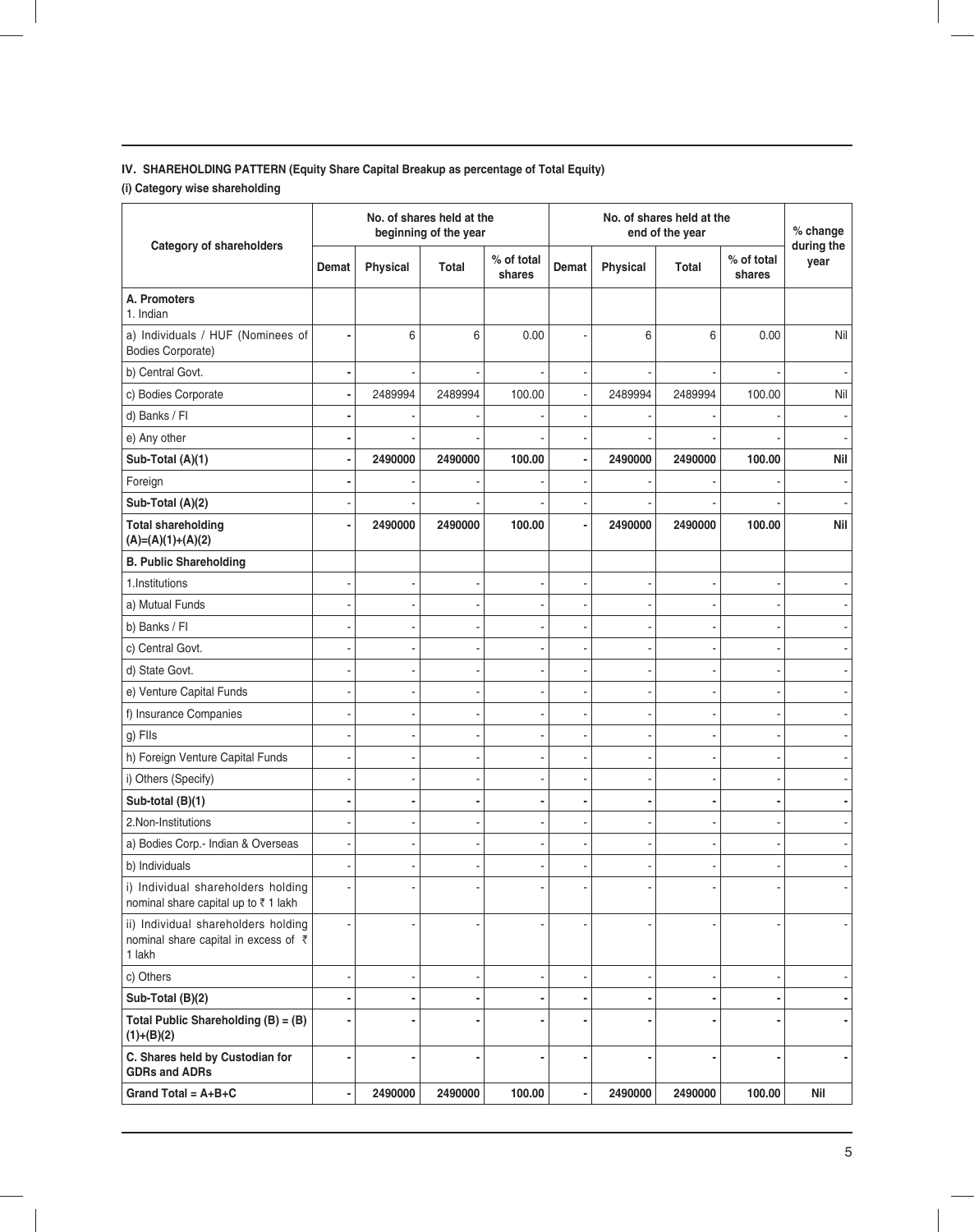### **(ii) Shareholding of Promoters**

| <b>S. No.</b> | Shareholders' Name                              | Shareholding at the<br>beginning of the year |                                          |                                                           |                  | $%$ change<br>during the<br>year       |                                                           |     |
|---------------|-------------------------------------------------|----------------------------------------------|------------------------------------------|-----------------------------------------------------------|------------------|----------------------------------------|-----------------------------------------------------------|-----|
|               |                                                 | No. of<br>shares                             | $%$ of total<br>shares of the<br>company | % of shares<br>pledged /<br>encumbered to<br>total shares | No. of<br>shares | % of total<br>shares of the<br>company | % of shares<br>pledged /<br>encumbered to<br>total shares |     |
|               | Sundram Fasteners Limited                       | 2489994                                      | 100.00                                   | 0.00                                                      | 2489994          | 100.00                                 | 0.00                                                      | Nil |
| 2             | Nominees of Sundram<br><b>Fasteners Limited</b> | 6                                            | 0.00                                     | 0.00                                                      | 6                | 0.00                                   | 0.00                                                      | Nil |
|               | Total                                           | 2490000                                      | 100.00                                   | 0.00                                                      | 2490000          | 100.00                                 | 0.00                                                      | Nil |

# **(iii) Change in Promoters' Shareholding (please specify, if there is no change)**

There have been no changes in the Promoters' shareholding during the year.

# **(iv) Share holding pattern of top ten shareholders (other than Directors, Promoters and Holders of GDRs and ADRs)**

Not Applicable

# **(v) Shareholding of Directors and Key Managerial Personnel:**

|                                              | Name of the Director   |                         | Shareholding at the beginning of<br>the year | Cumulative Shareholding during<br>the year |                                     |  |
|----------------------------------------------|------------------------|-------------------------|----------------------------------------------|--------------------------------------------|-------------------------------------|--|
| For Each of the Directors and KMP            | 'KMP                   | No. of<br><b>Shares</b> | % of total shares of<br>the company          | No. of<br><b>Shares</b>                    | % of total shares<br>of the company |  |
| At the beginning, during and end of the year | R. Krishnan * Director |                         | 0.00                                         |                                            | 0.00                                |  |

Note: There have been no changes in the shareholding of Directors during the year / \* Nominee of Sundram Fasteners Limited. There is no Key Managerial Personnel in the company.

# **V. INDEBTEDNESS**

Indebtedness of the Company including interest outstanding/accrued but not due for payment (as on 31<sup>st</sup> March, 2022) - NIL

# **VI. REMUNERATION OF DIRECTORS AND KEY MANAGERIAL PERSONNEL**

During the financial year 2021-2022, no remuneration was paid to Directors. The company does not have any Key Managerial Personnel.

# **VII. PENALTIES / PUNISHMENT / COMPOUNDING OF OFFENCES**

During the year ended 31<sup>st</sup> March 2022, no penalties were levied or punishment / compounding fee imposed by the Regional Director / Court on the Company / directors / officers in default.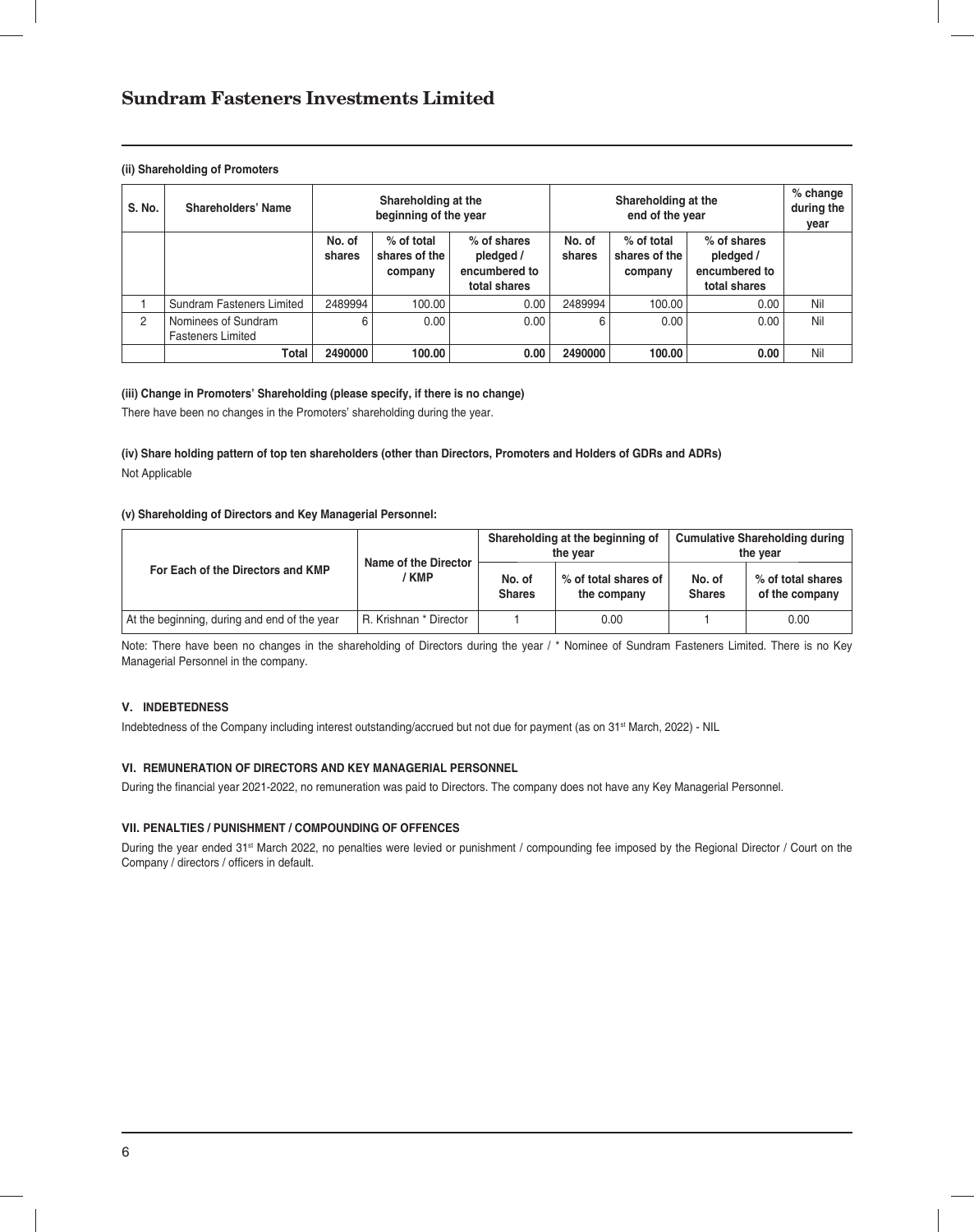#### **INDEPENDENT AUDITOR'S REPORT TO THE MEMBERS OF SUNDRAM FASTENERS INVESTMENTS LIMITED, CHENNAI FOR THE YEAR ENDED 31ST MARCH 2022**

To the Members of Sundram Fasteners Investments Limited

#### **Report on the Audit of the Financial Statements**

#### **Opinion**

We have audited the financial statements of Sundram Fasteners Investments Limited, Chennai ("the company"), which comprise the balance sheet as at 31<sup>st</sup> March 2022, and the Statement of Profit and Loss and Cash Flow Statement for the year then ended, and notes to the financial statements, including a summary of significant accounting policies and other explanatory information.

In our opinion and to the best of our information and according to the explanations given to us, the aforesaid financial statements give the information required by the Companies Act, 2013 ("the Act") in the manner so required and give a true and fair view in conformity with the accounting principles generally accepted in India, of the state of affairs of the Company as at March 31, 2022, and its profit, and its cash flows for the year ended on that date.

#### **Basis for Opinion**

We conducted our audit in accordance with the Standards on Auditing (SAs) specified under section 143(10) of the Companies Act, 2013. Our responsibilities under those Standards are further described in the *Auditor's Responsibilities for the Audit of the Financial Statements* section of our report. We are independent of the Company in accordance with the Code of Ethics issued by the Institute of Chartered Accountants of India together with the ethical requirements that are relevant to our audit of the financial statements under the provisions of the Companies Act, 2013 and the Rules thereunder, and we have fulfilled our other ethical responsibilities in accordance with these requirements and the Code of Ethics. We believe that the audit evidence we have obtained is sufficient and appropriate to provide a basis for our opinion.

#### **Information Other than the Financial Statements and Auditor's Report Thereon**

The Company's Board of Directors is responsible for other information. The other information comprises the information included in the board's report but does not include the financial statements and our auditor's report thereon.

Our opinion on the financial statements does not cover the other information and we do not express any form of assurance conclusion thereon.

In connection with our audit of the financial statements, our responsibility is to read the other information and, in doing so, consider whether the other information is materially inconsistent with the financial statements or our knowledge obtained in the audit or otherwise appears to be materially misstated. If, based on the work we performed, we conclude that there is a material misstatement of this other information, we are required to report that fact. We have nothing to report in this regard.

#### **Responsibilities of Management and Those Charged with Governance for the Financial Statements**

The Company's Board of Directors is responsible for the matters stated in section 134(5) of the Companies Act, 2013 with respect to the preparation of these financial statements that give a true and fair view of the financial position, financial performance, and cash flows of the Company in accordance with the accounting principles generally accepted in India,

including the accounting Standards specified under section 133 of the Act. This responsibility also includes maintenance of adequate accounting records in accordance with the provisions of the Act for safeguarding of the assets of the Company and for preventing and detecting frauds and other irregularities; selection and application of appropriate accounting policies; making judgments and estimates that are reasonable and prudent; and design, implementation and maintenance of adequate internal financial controls, that were operating effectively for ensuring the accuracy and completeness of the accounting records, relevant to the preparation and presentation of the financial statements that give a true and fair view and are free from material misstatement, whether due to fraud or error.

In preparing the financial statements, management is responsible for assessing the Company's ability to continue as a going concern, disclosing, as applicable, matters related to going concern and using the going concern basis of accounting unless management either intends to liquidate the Company or to cease operations, or has no realistic alternative but to do so.

The Board of Directors are also responsible for overseeing the company's financial reporting process.

#### **Auditor's Responsibilities for the Audit of the Financial Statements**

Our objectives are to obtain reasonable assurance about whether the financial statements as a whole are free from material misstatement, whether due to fraud or error, and to issue an auditor's report that includes our opinion. Reasonable assurance is a high level of assurance, but is not a guarantee that an audit conducted in accordance with SAs will always detect a material misstatement when it exists. Misstatements can arise from fraud or error and are considered material if, individually or in the aggregate, they could reasonably be expected to influence the economic decisions of users taken on the basis of these financial statements.

As part of an audit in accordance with SAs, we exercise professional judgment and maintain professional skepticism throughout the audit. We also:

- Identify and assess the risks of material misstatement of the financial statements, whether due to fraud or error, design and perform audit procedures responsive to those risks, and obtain audit evidence that is sufficient and appropriate to provide a basis for our opinion. The risk of not detecting a material misstatement resulting from fraud is higher than for one resulting from error, as fraud may involve collusion, forgery, intentional omissions, misrepresentations, or the override of internal control.
- Obtain an understanding of internal control relevant to the audit in order to design audit procedures that are appropriate in the circumstances. Under section 143(3)(i) of the Companies Act, 2013, we are also responsible for expressing our opinion on whether the company has adequate internal financial controls system in place and the operating effectiveness of such controls.
- Evaluate the appropriateness of accounting policies used and the reasonableness of accounting estimates and related disclosures made by management.
- Conclude on the appropriateness of management's use of the going concern basis of accounting and, based on the audit evidence obtained, whether a material uncertainty exists related to events or conditions that may cast significant doubt on the Company's ability to continue as a going concern. If we conclude that a material uncertainty exists, we are required to draw attention in our auditor's report to the related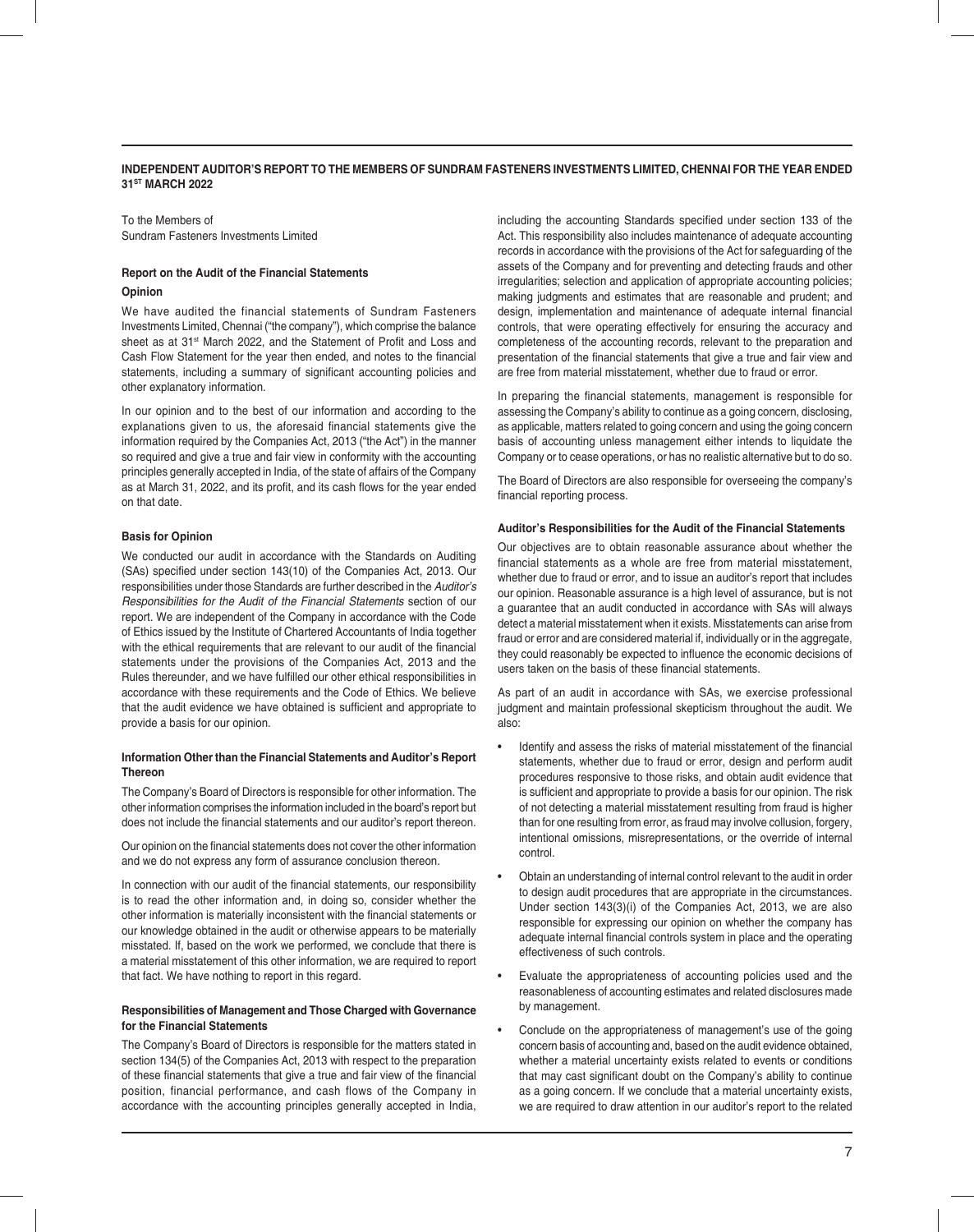disclosures in the financial statements or, if such disclosures are inadequate, to modify our opinion. Our conclusions are based on the audit evidence obtained up to the date of our auditor's report. However, future events or conditions may cause the Company to cease to continue as a going concern.

Evaluate the overall presentation, structure and content of the financial statements, including the disclosures, and whether the financial statements represent the underlying transactions and events in a manner that achieves fair presentation.

We communicate with those charged with governance regarding, among other matters, the planned scope and timing of the audit and significant audit findings, including any significant deficiencies in internal control that we identify during our audit.

We also provide those charged with governance with a statement that we have complied with relevant ethical requirements regarding independence, and to communicate with them all relationships and other matters that may reasonably be thought to bear on our independence, and where applicable, related safeguards.

# **Report on Other Legal and Regulatory Requirements**

- 1. As required by the Companies (Auditor's Report) Order, 2020 ("the Order"), issued by the Central Government of India in terms of subsection (11) of section 143 of the Companies Act, 2013, we give in the "Annexure -A", a statement on the matters specified in paragraphs 3 and 4 of the Order, to the extent applicable.
- 2. As required by Section 143(3) of the Act, we report that:
	- a) We have sought and obtained all the information and explanations which to the best of our knowledge and belief were necessary for the purposes of our audit.
	- b) In our opinion, proper books of account as required by law have been kept by the Company so far as it appears from our examination of those books.
	- c) The Balance Sheet, the Statement of Profit and Loss, and the Cash Flow Statement dealt with by this Report are in agreement with the books of account.
	- d) In our opinion, the aforesaid financial statements comply with the Accounting Standards specified under Section 133 of the Act, read with Rule 7 of the Companies (Accounts) Rules, 2014.
	- e) On the basis of the written representations received from the Directors as on 31st March, 2022 taken on record by the Board of Directors, none of the Directors is disqualified as on 31<sup>st</sup> March, 2022 from being appointed as a Director in terms of Section 164 (2) of the Act.
	- f) With respect to the adequacy of the internal financial controls over financial reporting of the Company and the operating effectiveness of such controls, refer to our separate Report in "Annexure B".
	- g) Requirement as per section 197(16) of the Act as to report on whether managerial remuneration paid or provided by the Company to its Directors are in accordance with the provision of section 197 is not applicable as the Company has not paid or provided any managerial remuneration.
- h) With respect to the other matters to be included in the Auditor's Report in accordance with Rule 11 of the Companies (Audit and Auditors) Rules, 2014, in our opinion and to the best of our information and according to the explanations given to us:
	- i. The Company has disclosed the impact of pending litigations on its financial position in its financial statements - Refer Annexure – A (Note No.  $I$  (2) - AS29) to financial statements.
	- ii. The Company did not have any long-term contracts including derivative contracts and as such no provision as required under the applicable law or accounting standards for material foreseeable losses is to be made.
	- iii. There was no requirement on the part of the company to transfer any amount to the Investor Education and Protection fund.
	- iv. a) The Management has represented that, to the best of its knowledge and belief, no funds have been advanced or loaned or invested (either from borrowed funds or share premium or any other sources or kind of funds) by the Company to or in any other person or entity, including foreign entity ("Intermediaries"), with the understanding, whether recorded in writing or otherwise, that the Intermediary shall, whether, directly or indirectly lend or invest in other persons or entities identified in any manner whatsoever by or on behalf of the Company ("Ultimate Beneficiaries") or provide any quarantee, security or the like on behalf of the Ultimate Beneficiaries;
		- The Management has represented, that, to the best of its knowledge and belief, no funds have been received by the Company from any person or entity, including foreign entity ("Funding Parties"), with the understanding, whether recorded in writing or otherwise, that the Company shall, whether, directly or indirectly, lend or invest in other persons or entities identified in any manner whatsoever by or on behalf of the Funding Party ("Ultimate Beneficiaries") or provide any guarantee, security or the like on behalf of the Ultimate Beneficiaries:
		- Based on the audit procedures that have been considered reasonable and appropriate in the circumstances, nothing has come to our notice that has caused us to believe that the representations provided under sub-clause (a) and (b) above, contain any material misstatement.
	- v. The Board of Directors of the Company have proposed final dividend for the year which is subject to the approval of the members at the ensuing Annual General Meeting. The amount of dividend proposed is in accordance with Section 123 of the Act.

For Sundaram & Srinivasan Chartered Accountants Firm Registration No. 004207S

**Venkatasubramanian.S Partner** Partner and the contract of the contract of the contract of the contract of the contract of the contract of the contract of the contract of the contract of the contract of the contract of the contract of the cont Place : Chennai Membership No: 219238 Date : 08.04.2022 UDIN: 22219238AGSAWC1215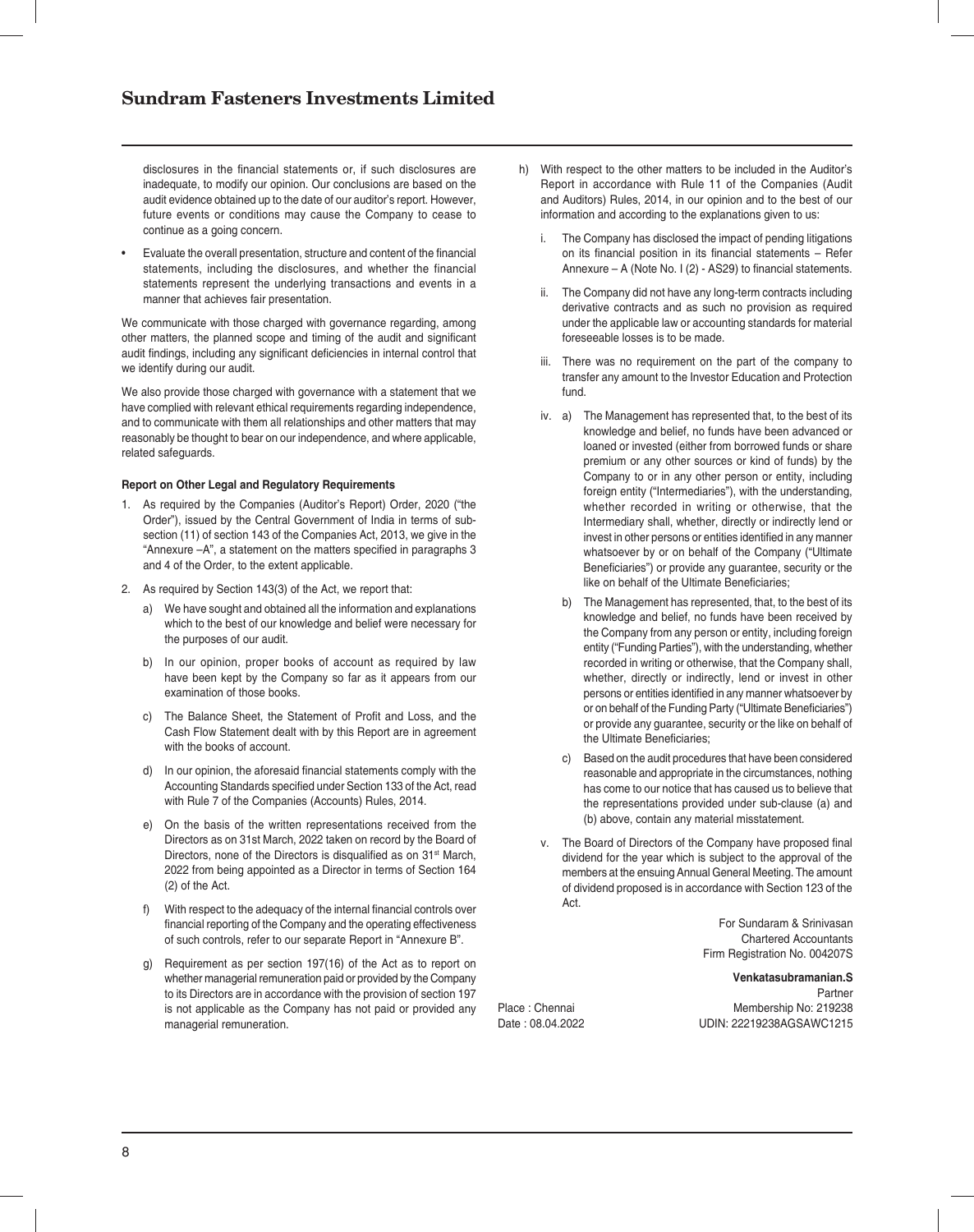### **ANNEXURE "A" TO INDEPENDENT AUDITOR'S REPORT TO THE MEMBERS OF SUNDRAM FASTENERS INVESTMENTS LIMITED, CHENNAI**  FOR THE YEAR ENDED 31<sup>st</sup> MARCH 2022

Annexure A referred to in our report under "Report on Other Legal and Regulatory requirements Para 1" of even date on the accounts for the year ended 31st March 2022**.**

- i. (a) (A) The company has maintained proper records showing full particulars, including quantitative details and situation of Property, Plant and Equipment;
	- (B) The company has no intangible assets.
	- (b) Property, plant and equipment consist of land. Hence, the question of physical verification of asset does not arise.
	- (c) Details of title deeds of immovable properties of the Company are not held in the name of the company.

| Description of<br>property | Gross<br>Carrying<br>Value<br>Rs in<br><b>Thousands</b> | Held in<br>Name of                                  | Whether title<br>deed holder<br>is a promoter,<br>director or<br>their relative<br>or employee | Period held,<br>indicate<br>range | Reason for not being held in the<br>name of the company                                                                                                                                                                                       |
|----------------------------|---------------------------------------------------------|-----------------------------------------------------|------------------------------------------------------------------------------------------------|-----------------------------------|-----------------------------------------------------------------------------------------------------------------------------------------------------------------------------------------------------------------------------------------------|
| Land                       | 25.120                                                  | UFL<br>Properties<br>Private<br>Limited.<br>Chennai | No                                                                                             | Since<br>13.02.2002               | The title deeds are held in the name<br>of the seller and the registration in the<br>name of the company is still pending.<br>However, full consideration has been<br>paid to the seller and possession and<br>enjoyment is with the Company. |

- (d) The company has not revalued its property, plant and equipment during the year.
- (e) No proceedings have been initiated during the year or are pending against the company as at March 31, 2022 for holding any benami property under the Benami Transactions (Prohibition) Act, 1988 (45 of 1988) and rules made thereunder.
- ii. (a) The Company does not have any inventory and hence reporting under clause 3(ii)(a) of the Order is not applicable.
	- (b) The company has not been sanctioned working capital limits in excess of five crore rupees, in aggregate, at any point of time during the year, from banks or financial institutions on the basis of security of current assets and hence reporting under clause 3(ii)(b) of the Order is not applicable.
- iii. During the year, the company has not made any investments, provided any guarantee or security or granted any loans or advances in the nature of loans, secured or unsecured, to companies, firms or other parties. Accordingly, the provisions of clause 3 [(iii)(a),(b),(c),(d),(e) & (f)] of the order are not applicable to the company.
- iv. During the year, the company has not granted any loan or has made any investments or furnished any guarantees or provided any security. Hence reporting on whether there is compliance with provisions of section 185 of the Companies Act, 2013 does not arise. The provision of section 186 (1) has been complied and other subsections of section 186 as to loans and investments by the company are not applicable.
- v. The company has not accepted any deposit within the meaning of sections 73 to 76 of the Companies Act, 2013. Accordingly, the provisions of clause 3(v) of the Order are not applicable.
- vi. According to the information and explanations furnished to us, the requirement for maintenance of cost records pursuant to the Companies (Cost Records and Audit) Rules, 2014 specified by the Central Government of India under Section 148 of the Companies Act, 2013 are not applicable to the Company for the year under audit.
- vii. (a) According to the records provided to us, the company is regular in depositing undisputed statutory dues viz., Income Tax deducted at Source (TDS) with appropriate authority. Depositing sums under Provident Fund, Employees' State Insurance, Duty of Customs, Goods and Services Tax (GST) and Cess are not applicable during the year.

 According to the information and explanations furnished to us, no undisputed amounts payable in respect of Income Tax deducted at Source with appropriate authority were in arrears, as at 31<sup>st</sup> March 2022 for a period of more than six months from the date they became payable.

- (b) According to information and explanations furnished to us, there are no disputed dues that were not deposited with the concerned authorities.
- viii. According to the information and explanations furnished to us, there were no transactions relating to previously unrecorded income that have been surrendered or disclosed as income during the year in the tax assessments under the Income Tax Act, 1961 (43 of 1961).
- ix. (a) The company has not availed term loan or other borrowings from banks or financial institutions or other parties. Accordingly, the provisions of clause 3 [ix (a)] of the Order are not applicable.
	- (b) The company has not been declared wilful defaulter by any bank or financial institution or government or any government authority.
	- The company has not availed any term loan from banks or financial institutions during the year and there is no outstanding term loan at the beginning of the year and hence, reporting under clause 3(ix)(c) of the Order is not applicable.
	- On an overall examination of the financial statements, the company has not raised any funds on a short-term basis. Hence, the reporting on whether funds raised on a short-term basis have been utilised for long term purposes does not arise.
	- The company does not have subsidiaries, joint ventures or associate companies. Hence, the provisions of clause 3 [ix (e)] of the Order are not applicable.
	- (f) The Company has not raised any loans during the year and hence reporting on clause 3(ix)(f) of the Order is not applicable.
	- (a) The company has not raised any money by the way of initial public offer or further public offers including debt instruments during the year. Hence, reporting on utilization of such money does not arise.
		- (b) According to the information and explanations furnished to us and on an overall examination of the balance sheet, the company has not made any preferential allotment or private placement of shares or fully or partly convertible debentures during the year under review and hence, reporting requirements under clause 3 [x(b)] of the order are not applicable to the Company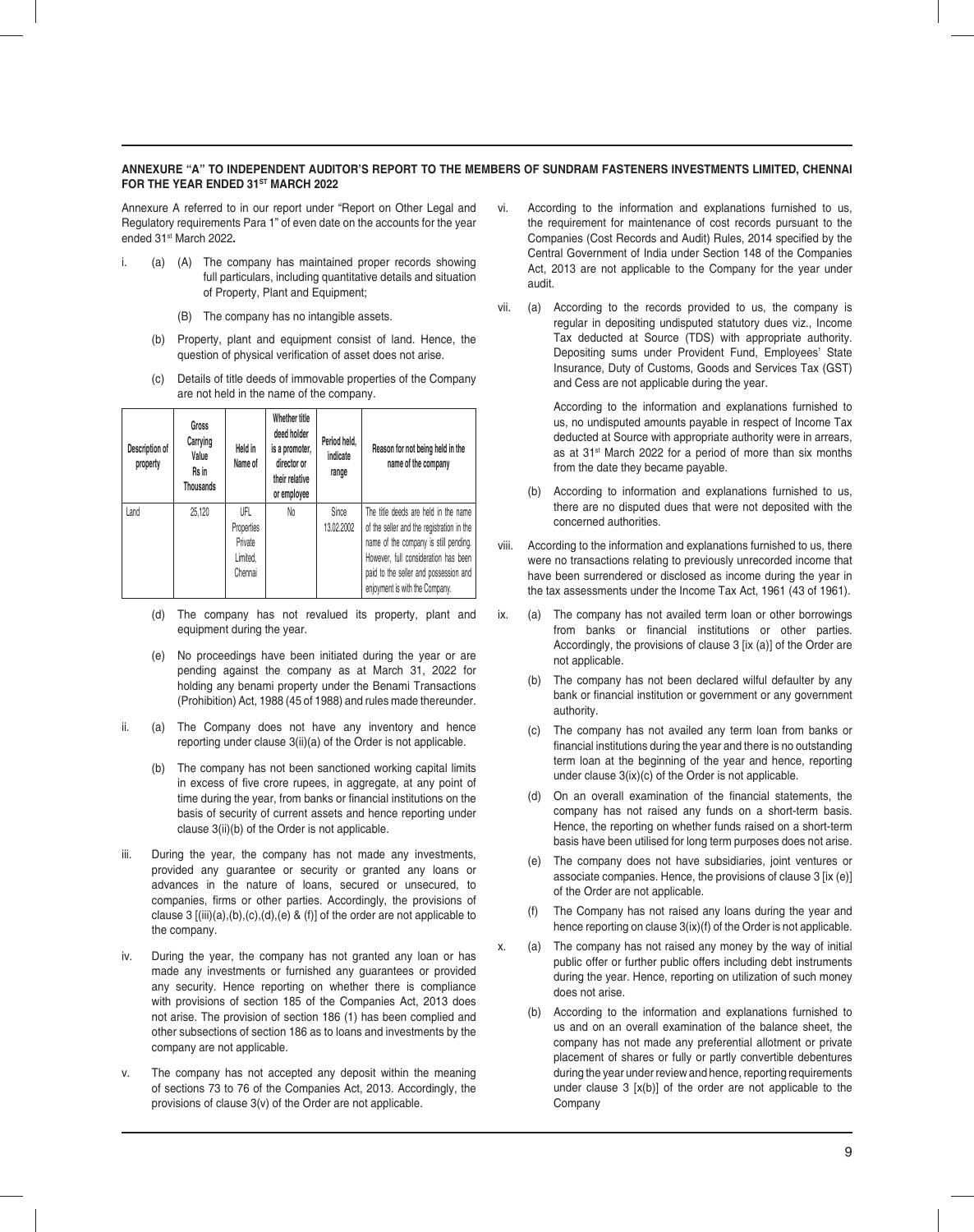- xi. (a) Based on the audit procedures adopted and information and explanations furnished to us by the management, no fraud on or by the company has been noticed or reported during the year.
	- (b) In view of what is stated in point no. xi (a) above, no report under sub-section 12 of section 143 of Companies Act, 2013 has been filed in Form ADT-4 during the year.
	- (c) The provisions of section 177 (9) of the Companies Act, 2013 relating to establishment of a vigil mechanism are not applicable. Hence, reporting requirements under clause 3 [xi(c)] of the order are not applicable to the Company
- xii. The company is not a Nidhi company. Hence, the provisions of clause No. 3 [xii (a), (b) and (c)] of the Order are not applicable to the company.
- xiii. The provisions of section 177 of the Companies Act, 2013 relating to constitution of Audit Committee are not applicable. In our opinion and according to the information and explanations furnished to us, all transactions with the related parties are in compliance with section 188 of Companies Act, 2013.

 The details of transactions during the year have been disclosed in the Financial Statements as required by the applicable accounting standards. Refer Note no.16 to financial statements.

- xiv. The provisions of section 138 of the Companies Act, 2013 relating to the Internal Audit are not applicable. Hence, the provisions of clause 3[xiv(a) & b] of the Order are not applicable to the company.
- xv. According to the information and explanations furnished to us, the company has not entered into any non-cash transactions with Directors or persons connected with him as referred to in section 192 of the Companies Act, 2013.
- xvi. (a) The company is required to register under section 45-IA of the Reserve Bank of India Act, 1934 and has valid Certificate of Registration issued by Reserve Bank of India.
	- (b) The company is engaged in the business of Investment Activities with a valid Certificate of Registration. The company has not conducted any Housing Finance Activities during the year.
- (c) The company is not a Core Investment Company (CIC) as defined in the regulations made by the Reserve Bank of India. Hence, reporting under clause 3(xvi)(c) of the Order is not applicable.
- (d) In our opinion, there is no core investment company within the Group (as defined in the Core Investment Companies (Reserve Bank) Directions, 2016) and accordingly reporting under clause 3(xvi)(d) of the Order is not applicable.
- xvii. The company has not incurred any cash losses during the financial year covered by our audit and has incurred cash loss of  $\bar{\tau}$  34.15 Thousands in the immediately proceeding financial year.
- xviii. During the year, there is no resignation of statutory auditors.
- xix. On the basis of the financial ratios, ageing and expected dates of realisation of financial assets and payment of financial liabilities, other information accompanying the financial statements and our knowledge of the Board of Directors and Management plans, nothing has come to our attention, which causes us to believe that any material uncertainty exists as on the date of the audit report indicating that Company is not capable of meeting its liabilities existing at the date of balance sheet as and when they fall due within a period of one year from the balance sheet date.
- xx. The provisions of section 135 of the Companies Act, 2013 relating to the Corporate Social Responsibility (CSR) are not applicable. Hence, the reporting clause 3[xx(a) & b] of the Order are not applicable.
- xxi. The company does not have subsidiaries, joint ventures or associate companies. Accordingly, the preparation of consolidated financial statements and reporting under the clause 3 (xxi) of the Order are not applicable.

For Sundaram & Srinivasan Chartered Accountants Firm Registration No. 004207S

**Venkatasubramanian.S Partner** Partner (1999) and the contract of the contract of the contract of the contract of the contract of the contract of the contract of the contract of the contract of the contract of the contract of the contract of t Place : Chennai Membership No: 219238 Date : 08.04.2022 UDIN: 22219238AGSAWC1215

10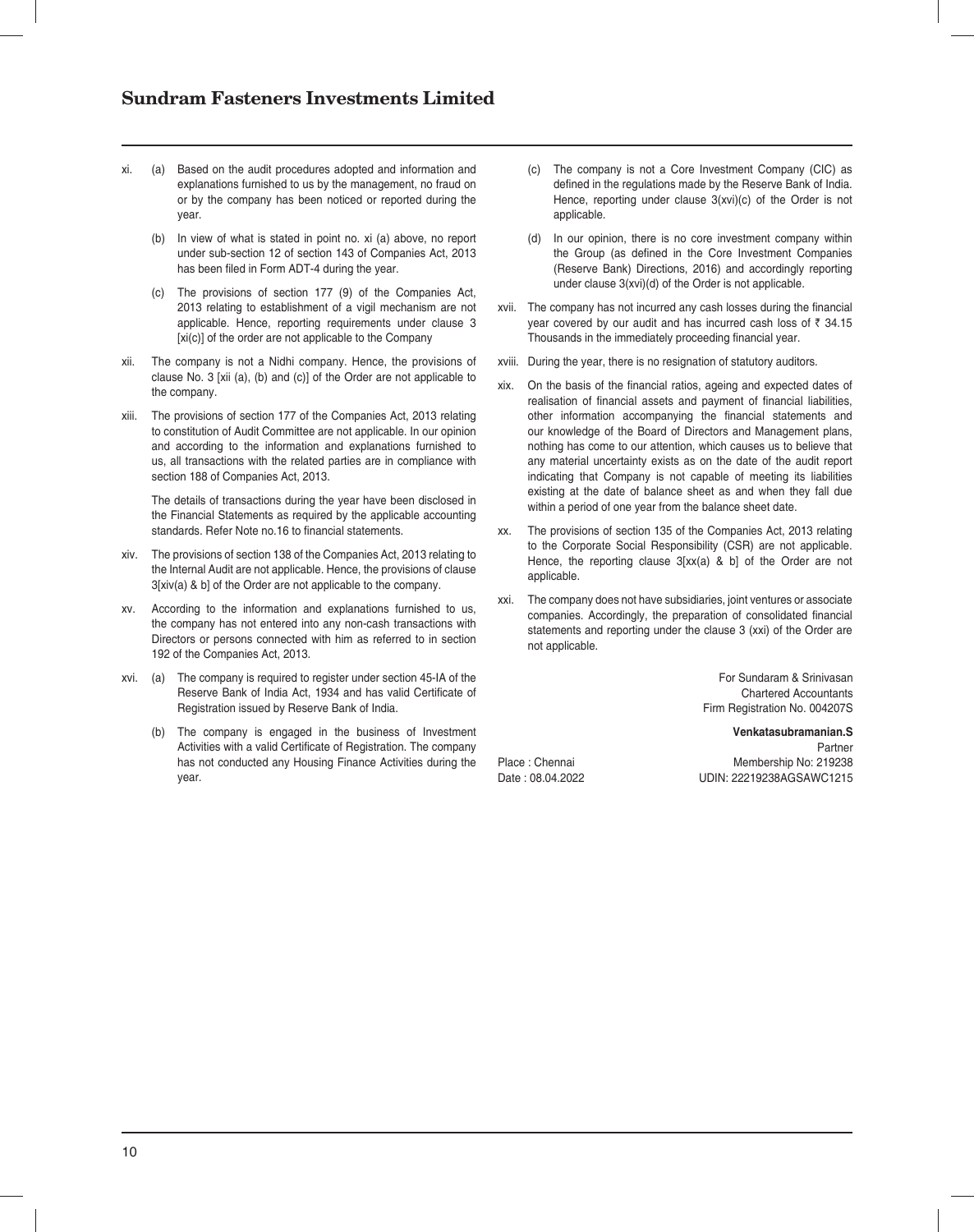#### **ANNEXURE "B" TO INDEPENDENT AUDITOR'S REPORT TO THE MEMBERS OF SUNDRAM FASTENERS INVESTMENTS LIMITED, CHENNAI**  FOR THE YEAR ENDED 31<sup>ST</sup> MARCH 2022

#### **Report on the Internal Financial Controls under Clause (i) of Sub-section 3 of Section 143 of the Companies Act, 2013 ("the Act")**

We have audited the internal financial controls with reference to financial statements of Sundram Fasteners Investments Limited. Chennai ("the Company") as of March 31, 2022 in conjunction with our audit of the financial statements of the Company for the year ended on that date.

#### **Management's Responsibility for Internal Financial Controls**

The Company's management is responsible for establishing and maintaining internal financial controls based on the Guidance Note on Audit of Internal Financial Controls over Financial Reporting issued by the Institute of Chartered Accountants of India (hereinafter "ICAI"). These responsibilities include the design, implementation and maintenance of adequate internal financial controls that were operating effectively for ensuring the orderly and efficient conduct of its business, including adherence to company's policies, the safeguarding of its assets, the prevention and detection of frauds and errors, the accuracy and completeness of the accounting records, and the timely preparation of reliable financial information, as required under the Companies Act, 2013.

#### **Auditor's Responsibility**

Our responsibility is to express an opinion on the Company's internal financial controls over financial reporting with reference to financial statements based on our audit. We conducted our audit in accordance with the Guidance Note on Audit of Internal Financial Controls Over Financial Reporting (the "Guidance Note") and the Standards on Auditing, issued by ICAI and deemed to be prescribed under section 143(10) of the Companies Act, 2013, to the extent applicable to an audit of internal financial controls, both applicable to an audit of Internal Financial Controls and, both issued by the ICAI. Those Standards and the Guidance Note require that we comply with ethical requirements and plan and perform the audit to obtain reasonable assurance about whether adequate internal financial controls with reference to financial statements was established and maintained and if such controls operated effectively in all material respects.

Our audit involves performing procedures to obtain audit evidence about the adequacy of the internal financial controls with reference to financial statements and their operating effectiveness. Our audit of internal financial controls with reference to financial statements included obtaining an understanding of internal financial controls with reference to financial statements, assessing the risk that a material weakness exists, and testing and evaluating the design and operating effectiveness of internal control based on the assessed risk. The procedures selected depend on the auditor's judgement, including the assessment of the risks of material misstatement of the financial statements, whether due to fraud or error.

We believe that the audit evidence we have obtained is sufficient and appropriate to provide a basis for our audit opinion on the Company's internal financial controls with reference to financial statements.

#### **Meaning of Internal Financial Controls Over Financial Reporting**

A Company's internal financial control over financial reporting is a process designed to provide reasonable assurance regarding the reliability of financial reporting and the preparation of financial statements for external purposes in accordance with generally accepted accounting principles. A Company's internal financial control over financial reporting includes those policies and procedures that;

- I. pertain to the maintenance of records that, in reasonable detail, accurately and fairly reflect the transactions and dispositions of the assets of the Company;
- II. provide reasonable assurance that transactions are recorded as necessary to permit preparation of financial statements in accordance with generally accepted accounting principles, and that receipts and expenditures of the Company are being made only in accordance with authorisations of management and Directors of the Company; and
- III. provide reasonable assurance regarding prevention or timely detection of unauthorised acquisition, use, or disposition of the company's assets that could have a material effect on the financial statements.

# **Inherent Limitations of Internal Financial Controls Over Financial Reporting**

Because of the inherent limitations of internal financial controls over financial reporting, including the possibility of collusion or improper management override of controls, material misstatements due to error or fraud may occur and not be detected. Also, projections of any evaluation of the internal financial controls over financial reporting to future periods are subject to the risk that the internal financial control over financial reporting may become inadequate because of changes in conditions, or that the degree of compliance with the policies or procedures may deteriorate.

#### **Opinion**

In our opinion, the Company has, in all material respects, an adequate internal financial controls system with reference to financial statements and such internal financial controls with reference to financial statements were operating effectively as at March 31, 2022, based on;

- i. existing policies and procedures adopted by the Company for ensuring orderly and efficient conduct of business.
- ii. continuous adherence to Company's policies.
- iii. existing procedures in relation to safeguarding of Company's fixed assets, receivables, loans and advances made and bank balances.
- iv. existing system to prevent and detect fraud and errors.
- v. accuracy and completeness of Company's accounting records; and
- vi. existing capacity to prepare timely and reliable financial information.

For Sundaram & Srinivasan Chartered Accountants Firm Registration No. 004207S

**Venkatasubramanian.S Partner** Partner and the contract of the contract of the contract of the contract of the contract of the contract of the contract of the contract of the contract of the contract of the contract of the contract of the cont Place : Chennai Membership No: 219238 Date : 08.04.2022 UDIN: 22219238AGSAWC1215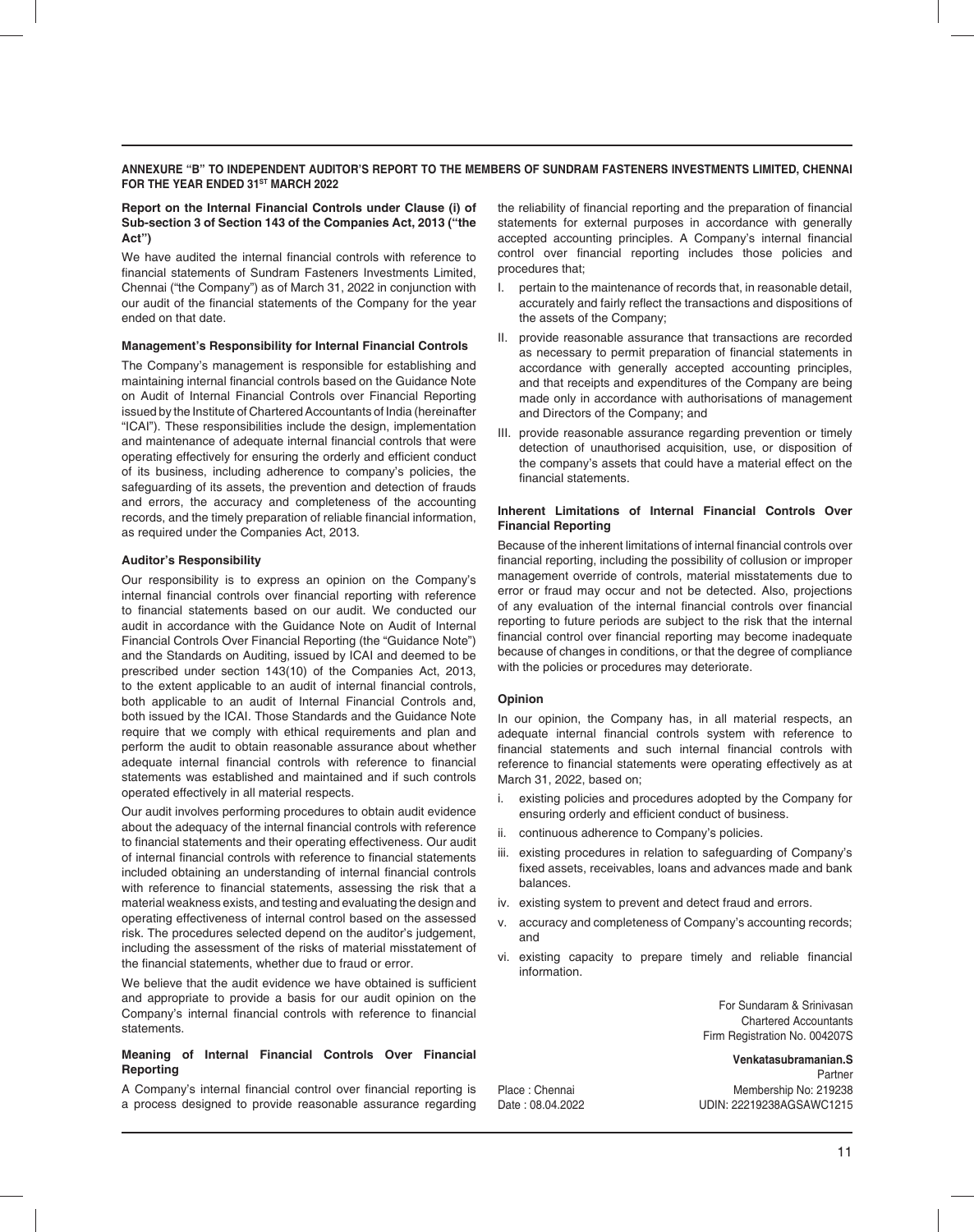|            | Balance Sheet as at March 31, 2022                            |                |                     |                 |                                         | ₹ in Thousands  |
|------------|---------------------------------------------------------------|----------------|---------------------|-----------------|-----------------------------------------|-----------------|
| SI.<br>No. | <b>Particulars</b>                                            | Note<br>No.    | As at<br>31-03-2022 |                 | As at<br>31-03-2021                     |                 |
| L<br>(1)   | <b>EQUITY AND LIABILITIES</b><br>Shareholders' funds          |                |                     |                 |                                         |                 |
|            | (a) Share capital                                             | 1              | 24,900.00           |                 | 24,900.00                               |                 |
|            | (b) Reserves and surplus                                      | $\overline{2}$ |                     |                 | 38,797.77 63,697.77 35,875.46 60,775.46 |                 |
| (2)        | <b>Current liabilities</b>                                    |                |                     |                 |                                         |                 |
|            | (a) Other current liabilities                                 | 3              | 59.88               |                 | 112.60                                  |                 |
|            | (b) Short Term Provisions                                     | 4              | 262.42              | 322.30          |                                         | 112.60          |
|            | <b>TOTAL</b>                                                  |                |                     | 64,020.07       |                                         | 60,888.06       |
| Ш.         | <b>ASSETS</b>                                                 |                |                     |                 |                                         |                 |
| (1)        | Non-current assets                                            |                |                     |                 |                                         |                 |
|            | (a) Property, Plant and<br>Equipment and Intangible<br>Assets |                |                     |                 |                                         |                 |
|            | (i) Property, Plant and Equipment                             | 5              | 25,120.00           |                 | 25,120.00                               |                 |
|            | (ii) Intangible Assets                                        |                |                     |                 |                                         |                 |
|            | (b) Non-current investments                                   | 6              | 34,512.15           |                 | 34,512.15                               |                 |
|            | (c) Long-term loans and<br>advances                           | 7              | 1,523.81            |                 | 1,024.42                                |                 |
|            | (d) Other non-current assets                                  | 8              |                     | 10.00 61,165.96 |                                         | 10.00 60,666.57 |
| (2)        | <b>Current assets</b>                                         |                |                     |                 |                                         |                 |
|            | (a) Current investments                                       | 6              | 35.53               |                 | 35.53                                   |                 |
|            | (b) Cash and cash equivalents                                 | 9              | 2,783.69            |                 | 151.21                                  |                 |
|            | (c) Other current assets                                      | 8              | 34.89               | 2,854.11        | 34.75                                   | 221.49          |
|            | <b>TOTAL</b>                                                  |                |                     | 64,020.07       |                                         | 60,888.06       |

**The notes form an integral part of the Financial Statements**

As per our report of even date attached **For SUNDARAM & SRINIVASAN** Chartered Accountants Firm Regn No. 004207S

# **VENKATASUBRAMANIAN.S**

Partner Membership Number 219238

Place: Chennai Date: 08.04.2022

For and on behalf of the Board of Directors of **Sundram Fasteners Investments Limited, Chennai [CIN:U65991TN1992PLC022618] R KRISHNAN K PASUPATHY** Director Director<br>
[DIN: 00271938] [DIN: 02942471] [DIN: 00271938] **R GANESH**  Director [DIN: 08090366]

|            | Statement of Profit and Loss for the year ended March 31, 2022                 |                    |                                 | ₹ in Thousands           |
|------------|--------------------------------------------------------------------------------|--------------------|---------------------------------|--------------------------|
| SI.<br>No. | <b>Particulars</b>                                                             | <b>Note</b><br>No. | <b>Year Ended</b><br>31-03-2022 | Year Ended<br>31-03-2021 |
| L          | <b>Revenue From Operations</b>                                                 | 10                 | 2,838.60                        | 42.51                    |
| Ш          | Other Income                                                                   | 11                 | 719.38                          |                          |
| Ш          | <b>Total Revenue</b>                                                           |                    | 3,557.98                        | 42.51                    |
| IV         | <b>Expenses</b>                                                                |                    |                                 |                          |
|            | Finance Cost - Interest Expense                                                |                    |                                 | 0.09                     |
|            | Other Expenses                                                                 | 12                 | 85.67                           | 76.57                    |
|            | <b>Total Expenses</b>                                                          |                    | 85.67                           | 76.66                    |
| V.         | Profit / (Loss) before exceptional and<br>extraordinary items and tax (III-IV) |                    | 3,472.31                        | (34.15)                  |
| VI         | <b>Exceptional items</b>                                                       |                    |                                 |                          |
| VII        | Profit / (Loss) before extraordinary<br>items and tax (V - VI)                 |                    | 3,472.31                        | (34.15)                  |
|            | VIII Extraordinary Items                                                       |                    |                                 |                          |
| IX         | Profit / (Loss) before tax (VII- VIII)                                         |                    | 3,472.31                        | (34.15)                  |
| X          | Tax expense:                                                                   |                    |                                 |                          |
|            | (1) Current tax                                                                |                    | 550.00                          |                          |
|            | (2) Deferred tax                                                               |                    |                                 |                          |
|            | (3) Earlier years                                                              |                    |                                 |                          |
| XI         | Profit / (Loss) for the year from<br>continuing operations (IX-X)              |                    | 2,922.31                        | (34.15)                  |
| XII        | Profit/(loss) from discontinuing operations                                    |                    |                                 |                          |
| XIII       | Tax expense of discontinuing operations                                        |                    |                                 |                          |
| XIV        | <b>Profit/(loss) from Discontinuing</b><br>operations (after tax) (XII-XIII)   |                    |                                 |                          |
| XV         | Profit / (Loss) for the year (XI + XIV)                                        |                    | 2,922.31                        | (34.15)                  |
|            | XVI Earnings per equity share:                                                 |                    |                                 |                          |
|            | (1) Basic - ₹                                                                  |                    | 1.17                            | (0.01)                   |
|            | (2) Diluted - ₹                                                                |                    | 1.17                            | (0.01)                   |
|            | No. of Equity Shares of ₹10 each                                               |                    | 2,490,000                       | 2,490,000                |
|            | The nates form on integral next of the Eineneial Ctatements                    |                    |                                 |                          |

**The notes form an integral part of the Financial Statements**

| <b>Chartered Accountants</b><br>Firm Regn No. 004207S | As per our report of even date attached<br><b>For SUNDARAM &amp; SRINIVASAN</b> |  |
|-------------------------------------------------------|---------------------------------------------------------------------------------|--|
| Partner                                               | <b>VENKATASUBRAMANIAN.S</b><br>Membership Number 219238                         |  |
| Place: Chennai                                        |                                                                                 |  |

Date: 08.04.2022

Director Director<br>
[DIN: 00271938] [DIN: 02942471] [DIN: 00271938] **R GANESH**  Director [DIN: 08090366]

**Chennai**

For and on behalf of the Board of Directors of **Sundram Fasteners Investments Limited,** 

**[CIN:U65991TN1992PLC022618] R KRISHNAN K PASUPATHY**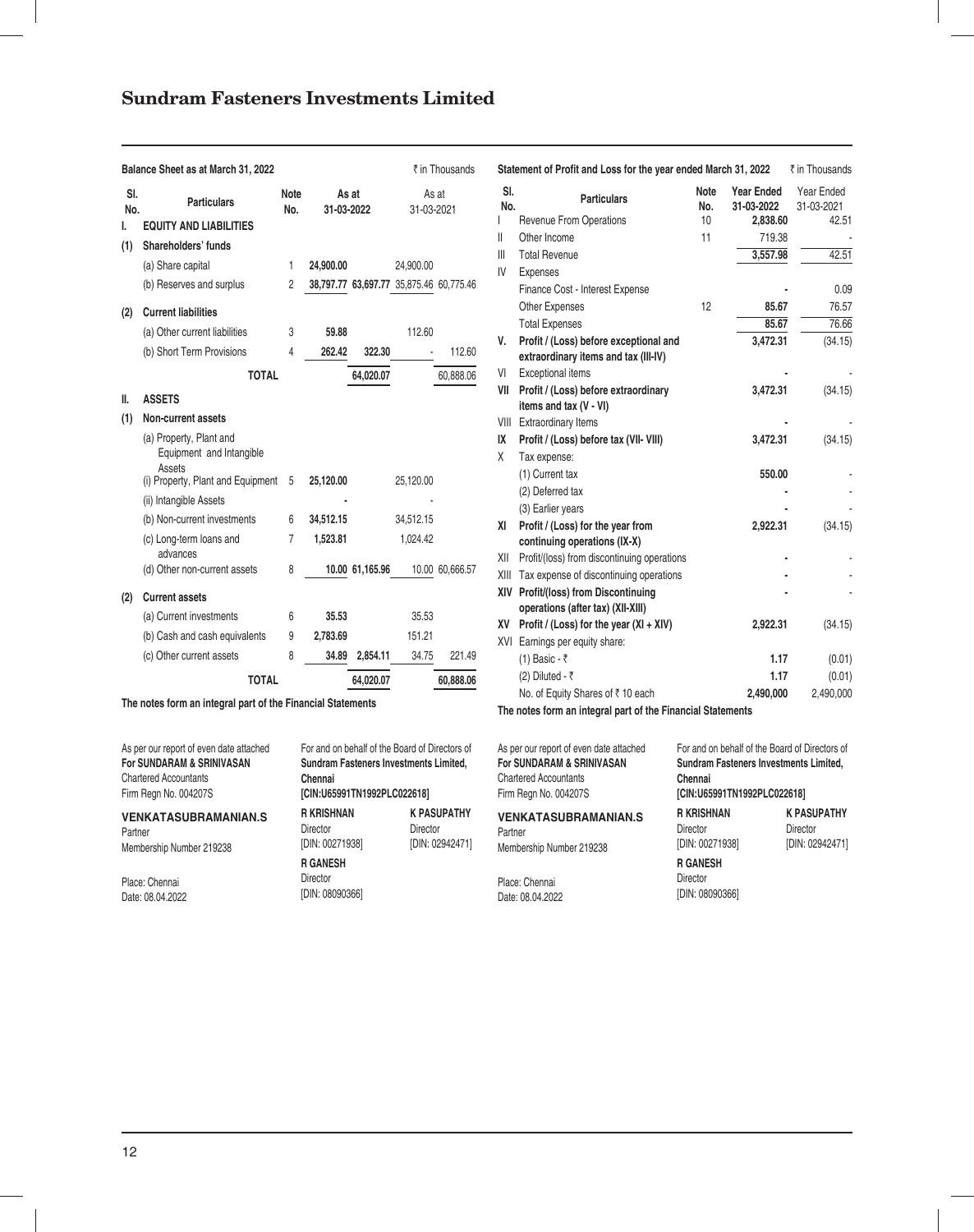|    | CASH FLOW STATEMENT FOR THE YEAR ENDED March 31, 2022 ₹ in Thousands                                                                                                                                                                         |     |          |                                    |         |                                  |
|----|----------------------------------------------------------------------------------------------------------------------------------------------------------------------------------------------------------------------------------------------|-----|----------|------------------------------------|---------|----------------------------------|
|    |                                                                                                                                                                                                                                              |     |          | <b>Year Ended</b>                  |         | Year Ended                       |
| А. | <b>CASH FLOW FROM</b><br><b>OPERATING ACTIVITIES</b><br>Net Profit/(Loss) before Tax<br><b>Operating Profit before Extra</b><br>ordinary items & Working<br>Capital changes:<br><b>Adjustments For Changes in</b><br><b>Working Capital:</b> |     |          | 31-03-2022<br>3,472.31<br>3,472.31 |         | 31-03-2021<br>(34.15)<br>(34.15) |
|    | Loans and Advances                                                                                                                                                                                                                           |     | (786.97) |                                    | (3.71)  |                                  |
|    | <b>Other Current Assets</b>                                                                                                                                                                                                                  |     | (0.14)   |                                    | (10.24) |                                  |
|    | <b>Other Current liabilities</b>                                                                                                                                                                                                             |     | (52.72)  | (839.83)                           | 36.73   | 22.78                            |
|    | Cash Generated From<br>Operations                                                                                                                                                                                                            |     |          | 2,632.48                           |         | (11.37)                          |
|    | Direct Taxes Paid                                                                                                                                                                                                                            |     |          |                                    |         |                                  |
|    | <b>NET CASH FROM</b><br><b>OPERATING ACTIVITIES</b>                                                                                                                                                                                          | (a) |          | 2,632.48                           |         | (11.37)                          |
| В. | <b>CASH FLOW FROM</b><br><b>INVESTING ACTIVITIES:</b><br>Purchase of Investments<br>Sale of Investments<br><b>NET CASH USED IN</b><br><b>INVESTING ACTIVITIES</b>                                                                            | (b) |          |                                    |         |                                  |
| C. | <b>CASH FLOW FROM</b><br><b>FINANCING ACTIVITIES:</b><br>Proceeds From Short term<br>Borrowings (net of repayments)<br><b>NET CASH USED IN</b>                                                                                               |     |          |                                    |         |                                  |
|    | <b>FINANCING ACTIVITIES</b>                                                                                                                                                                                                                  | (c) |          |                                    |         |                                  |
|    | <b>NET INCREASE /</b><br>(DECREASE) IN CASH AND                                                                                                                                                                                              |     |          | 2,632.48                           |         | (11.37)                          |
|    | CASH EQUIVALENTS (a+b+c)<br><b>CASH AND CASH</b><br><b>EQUIVALENTS - Opening</b><br><b>Balance</b>                                                                                                                                           |     |          | 151.21                             |         | 162.58                           |
|    | <b>CASH AND CASH</b><br><b>EQUIVALENTS - Closing</b><br><b>Balance</b>                                                                                                                                                                       |     |          | 2,783.69                           |         | 151.21                           |
|    | <b>CASH AND CASH</b><br><b>EQUIVALENTS include:</b><br>With Scheduled Banks:<br>i) Current Account                                                                                                                                           |     |          | 2,783.69                           |         | 151.21                           |
|    | ii) Deposit Account                                                                                                                                                                                                                          |     |          |                                    |         |                                  |
|    |                                                                                                                                                                                                                                              |     |          | 2,783.69                           |         | 151.21                           |
|    | Note: Cashflow Statement is prepared under Indirect Method                                                                                                                                                                                   |     |          |                                    |         |                                  |

| As per our report of even date attached | For and on behalf of the Board of Directors of |                    |
|-----------------------------------------|------------------------------------------------|--------------------|
| For SUNDARAM & SRINIVASAN               | Sundram Fasteners Investments Limited,         |                    |
| <b>Chartered Accountants</b>            | Chennai                                        |                    |
| Firm Regn No. 004207S                   | [CIN:U65991TN1992PLC022618]                    |                    |
| <b>VENKATASUBRAMANIAN.S</b>             | <b>R KRISHNAN</b>                              | <b>K PASUPATHY</b> |
| Partner                                 | Director                                       | Director           |
| Membership Number 219238                | [DIN: 00271938]                                | [DIN: 02942471]    |
| Place: Chennai<br>Date: 08.04.2022      | <b>R GANESH</b><br>Director<br>[DIN: 08090366] |                    |

**Notes to the Financial Statements for the year ended March 31, 2022 ₹ in Thousands** 

| SI.<br>No. | <b>Particulars</b>                                                                                                                                                   |                         |                                          | As at<br>31-03-2022 31-03-2021  | As at                                    |  |
|------------|----------------------------------------------------------------------------------------------------------------------------------------------------------------------|-------------------------|------------------------------------------|---------------------------------|------------------------------------------|--|
| 1<br>a     | <b>SHARE CAPITAL</b><br>Authorised                                                                                                                                   |                         |                                          |                                 |                                          |  |
|            | 1,000 Redemable Preference Shares of ₹10 each<br>24,99,000 Equity Shares of ₹10 each                                                                                 |                         |                                          | 10.00<br>24,990.00<br>25,000.00 | 10.00<br>24,990.00<br>25,000.00          |  |
| b          | <b>Issued</b><br>24,90,000 Equity Shares of ₹10 each                                                                                                                 | 24,900.00               | 24,900.00                                |                                 |                                          |  |
| C          | <b>Subscribed and Paid-up</b><br>24,90,000 Equity Shares of ₹10 each fully paid-up                                                                                   |                         |                                          | 24,900.00                       | 24,900.00                                |  |
| d          | Reconciliation of number of shares                                                                                                                                   |                         | As at                                    | As at                           |                                          |  |
| SI.<br>No. | <b>Equity Shares</b>                                                                                                                                                 | No. of<br><b>Shares</b> | 31-03-2022<br>Value<br>₹                 | 31-03-2021<br>No. of<br>Shares  | Value<br>₹                               |  |
| 1          | No. of shares outstanding at<br>the beginning of the year                                                                                                            | 2,490,000               | 24,900.00                                | 2,490,000                       | 24,900.00                                |  |
| 2          | Add: Shares issued during<br>the year                                                                                                                                |                         |                                          |                                 |                                          |  |
| 3          | Bonus Shares issued during<br>the year                                                                                                                               |                         |                                          |                                 |                                          |  |
| 4          | Balance as at the end of the<br>year                                                                                                                                 | 2.490.000               | 24,900.00                                | 2,490,000                       | 24,900.00                                |  |
| е          | Details of shares held by shareholders holding more than 5% of the aggregate<br>shares in the Company                                                                |                         |                                          |                                 |                                          |  |
|            |                                                                                                                                                                      |                         | As at<br>31-03-2022                      | As at                           |                                          |  |
| SI.        | Name of the Share Holder                                                                                                                                             |                         | <b>Shares</b>                            | 31-03-2021<br><b>Shares</b>     |                                          |  |
| No.        |                                                                                                                                                                      | No. of<br><b>Shares</b> | as % of<br>Total No. of<br><b>Shares</b> | No. of<br><b>Shares</b>         | as % of<br>Total No. of<br><b>Shares</b> |  |
| 1          | Sundram Fasteners Limited.<br>Chennai, the holding company<br>and its six nominees                                                                                   | 2,490,000               | 100.00                                   | 2,490,000                       | 100.00                                   |  |
| f          | Shares alloted as fully paid up by way of Bonus shares (during 5 years<br>immediately preceding March 31, 2022)                                                      |                         |                                          |                                 |                                          |  |
|            | Equity shares alloted as fully paid up bonus shares by capitalization of reserves<br>Nil                                                                             |                         |                                          |                                 |                                          |  |
| g          | Terms/rights attached to shares:                                                                                                                                     |                         |                                          |                                 |                                          |  |
|            | The Company has two class of shares viz., Redeeemable Preference shares having<br>a face value of ₹10/- each and Equity shares having a face value of Rs. 10/- each. |                         |                                          |                                 |                                          |  |
|            | Each holder of equity share is entitled to one vote per share. As and when, the                                                                                      |                         |                                          |                                 |                                          |  |
|            | company declares dividend it will be paid in Indian Rupees.<br>In the event of liquidation of the Company, the holders of equity shares will be                      |                         |                                          |                                 |                                          |  |
|            | entitled to receive remaining assets of the company, after distribution of all<br>preferential amounts.                                                              |                         |                                          |                                 |                                          |  |
|            | The distribution will be in proportion to the number of equity shares held by the<br>shareholders.                                                                   |                         |                                          |                                 |                                          |  |
|            | The terms and conditions of redeemable preference shares will be determined at<br>the time of issue of such shares.                                                  |                         |                                          |                                 |                                          |  |
| h          | Shares held by holding company                                                                                                                                       |                         |                                          | Nos.                            | Nos.                                     |  |
|            | <b>Particulars</b>                                                                                                                                                   |                         |                                          | As at<br>31-03-2022 31-03-2021  | As at                                    |  |
| 1          | Sundram Fasteners Limited, Chennai and its six<br>nominees                                                                                                           |                         |                                          | 2,490,000                       | 2,490,000                                |  |
| h          | Shares held by promoters as at 31 <sup>st</sup> March 2022                                                                                                           |                         | No. of                                   |                                 | % of change                              |  |
|            | Promoter name                                                                                                                                                        |                         | Equity<br>shares held                    | % of total<br>shares            | during the<br>year                       |  |
|            | Sundram Fasteners Limited, Chennai and<br>its six nominees                                                                                                           |                         | 2,490,000                                | 100.00%                         |                                          |  |
|            | Shares held by promoters as at 31 <sup>st</sup> March 2021                                                                                                           |                         | No. of                                   |                                 | % of change                              |  |
|            | Promoter name                                                                                                                                                        |                         | Equity<br>shares held                    | % of total<br>shares            | during the<br>year                       |  |
|            |                                                                                                                                                                      |                         |                                          |                                 |                                          |  |
|            | Sundram Fasteners Limited, Chennai and<br>its six nominees                                                                                                           |                         | 2,490,000                                | 100.00%                         |                                          |  |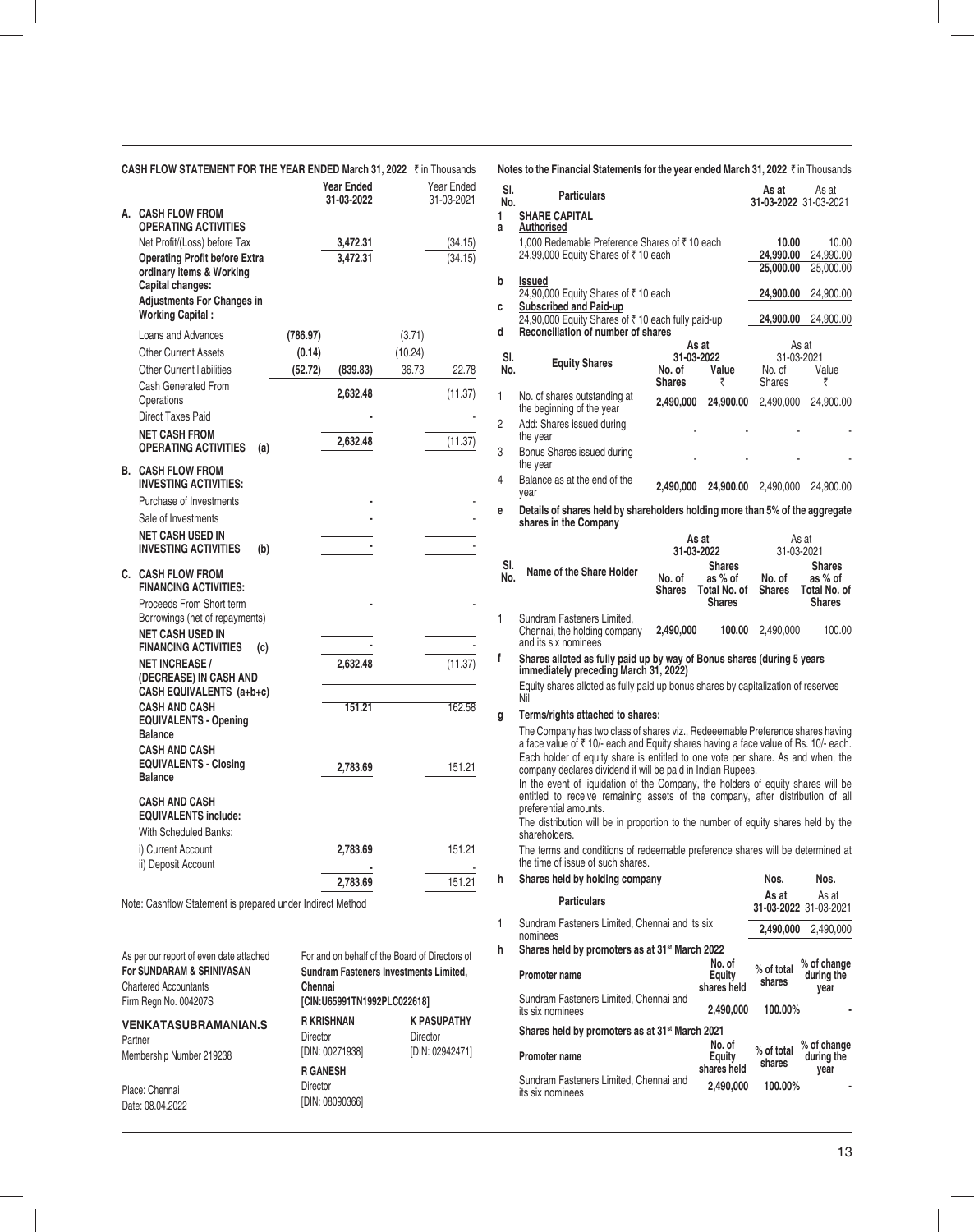|           | Notes to the Financial Statements for the year ended March 31, 2022 (Contd.)                                                                                                                                                      |                                   |                                                   |                      | Notes to the Financial Statements for the year ended March 31, 2022 (Contd.) |                                                      |                |                                                      |           |
|-----------|-----------------------------------------------------------------------------------------------------------------------------------------------------------------------------------------------------------------------------------|-----------------------------------|---------------------------------------------------|----------------------|------------------------------------------------------------------------------|------------------------------------------------------|----------------|------------------------------------------------------|-----------|
| 2<br>a    | <b>RESERVES &amp; SURPLUS</b><br><b>General Reserve</b>                                                                                                                                                                           |                                   | ₹ in Thousands                                    | 6                    | <b>INVESTMENTS</b>                                                           |                                                      | ₹ in Thousands |                                                      |           |
| S.        |                                                                                                                                                                                                                                   | As at                             | As at                                             |                      |                                                                              | <b>Non Current</b>                                   |                | Current                                              |           |
| No.       | <b>Particulars</b>                                                                                                                                                                                                                | 31-03-2022 31-03-2021             |                                                   |                      | <b>Particulars</b>                                                           | As at<br>31-03-2022 31-03-2021 31-03-2022 31-03-2021 | As at          | As at                                                | As at     |
| 1<br>2    | Balance as at the beginning of the year<br>Add: Transfer from Statement of Profit and Loss                                                                                                                                        | 1,263.03                          | 1,263.03                                          | 1.                   | Non-Trade (Valued At Cost                                                    |                                                      |                |                                                      |           |
|           | <b>Sub Total</b>                                                                                                                                                                                                                  | 1,263.03                          | 1,263.03                                          |                      | unless otherwise stated)                                                     |                                                      |                |                                                      |           |
| 3<br>4    | Less: Amount utilized<br>Balance as at the end of the year                                                                                                                                                                        | 1,263.03                          | 1,263.03                                          |                      | Quoted equity instruments                                                    |                                                      |                |                                                      |           |
| b         | Special Reserve u/s 45IC of Reserve Bank of India                                                                                                                                                                                 |                                   |                                                   | a.                   | 660 (Previous Year - 660)<br>Equity Shares of ₹1 each fully                  |                                                      |                | 35.00                                                | 35.00     |
|           | Act, 1934                                                                                                                                                                                                                         |                                   |                                                   |                      | paid up in State Bank of India,                                              |                                                      |                |                                                      |           |
| S.        | <b>Particulars</b>                                                                                                                                                                                                                | As at                             | As at                                             |                      | Mumbai                                                                       |                                                      |                |                                                      |           |
| No.<br>1  | Balance as at the beginning of the year                                                                                                                                                                                           | 31-03-2022 31-03-2021<br>8,218.16 | 8,218.16                                          | b.                   | 1 (Previous Year - 1) Equity                                                 |                                                      |                | 0.53                                                 | 0.53      |
| 2         | Add: Transfer from Statement of Profit and Loss                                                                                                                                                                                   | 584.46                            |                                                   |                      | Share of ₹5 each fully paid up                                               |                                                      |                |                                                      |           |
| 3         | <b>Sub Total</b><br>Less: Amount utilized                                                                                                                                                                                         | 8,802.62                          | 8,218.16                                          |                      | in Maruti Suzuki India Limited,<br>New Delhi                                 |                                                      |                |                                                      |           |
| 4         | Balance as at the end of the year                                                                                                                                                                                                 | 8,802.62                          | 8,218.16                                          | C.                   | 6,188 (Previous Year - 6,188)                                                | 94.34                                                | 94.34          |                                                      |           |
| C         | <b>Surplus in Statement of Profit and Loss</b>                                                                                                                                                                                    |                                   |                                                   |                      | Equity Shares of ₹5 each                                                     |                                                      |                |                                                      |           |
| S.<br>No. | <b>Particulars</b>                                                                                                                                                                                                                | As at<br>31-03-2022 31-03-2021    | As at                                             |                      | fully paid up in India Nippon                                                |                                                      |                |                                                      |           |
| 1         | Balance as at the beginning of the year                                                                                                                                                                                           | 26.394.27                         | 26,428.42                                         |                      | Electricals Limited, Chennai.                                                |                                                      |                |                                                      |           |
| 2         | Profit/(Loss) for the Year                                                                                                                                                                                                        | 2,922.31                          | (34.15)                                           | d.                   | 7,800 (Previous Year - 7,800)                                                | 1.110.31                                             | 1.110.31       |                                                      |           |
| 3         | Balance available for appropriation (1+2)                                                                                                                                                                                         | 29,316.58                         | 26,394.27                                         |                      | Equity Shares of ₹10/- each                                                  |                                                      |                |                                                      |           |
|           | Appropriations:                                                                                                                                                                                                                   |                                   |                                                   |                      | fully paid up in Sundaram<br>Brake Linings Limited, Chennai                  |                                                      |                |                                                      |           |
| 4         | Amount appropriated during the year to Special Reserve                                                                                                                                                                            | 584.46                            | 26,394.27                                         |                      | Sub-Total (A)                                                                | 1,204.65                                             | 1,204.65       | 35.53                                                | 35.53     |
| 5         | Balance as the end of the year (3-4)<br>Total Reserves and Surplus (a+b+c)                                                                                                                                                        | 28,732.12<br>38,797.77            | 35,875.46                                         |                      |                                                                              |                                                      |                |                                                      |           |
|           |                                                                                                                                                                                                                                   |                                   |                                                   |                      | Unquoted equity instruments                                                  |                                                      |                |                                                      |           |
| 3         | <b>OTHER LIABILITIES</b><br>Non-Current                                                                                                                                                                                           |                                   | Current                                           | е.                   | 33,30,050 (Previous Year<br>- 33,30,050) Equity Shares                       | 33,307.50                                            | 33,307.50      |                                                      |           |
|           | As at<br>As at<br><b>Particulars</b>                                                                                                                                                                                              | As at                             | As at                                             |                      | of ₹ 10 each fully paid up in                                                |                                                      |                |                                                      |           |
|           | 31-03-2022 31-03-2021 31-03-2022 31-03-2021                                                                                                                                                                                       |                                   |                                                   |                      | TVS Next Limited, Chennai                                                    |                                                      |                |                                                      |           |
| 1         | <b>Statutory Dues (Tax Deducted</b>                                                                                                                                                                                               | 2.50                              | 3.00                                              |                      | (Fomerly TVS Infotech Limited)                                               |                                                      |                |                                                      |           |
| 2         | at Source)<br><b>Outstanding Liabilities</b>                                                                                                                                                                                      | 57.38                             | 109.60                                            |                      | Sub-Total (B)                                                                | 33,307.50                                            | 33,307.50      | $\blacksquare$                                       |           |
|           | Total<br>$\blacksquare$                                                                                                                                                                                                           | 59.88<br>×.                       | 112.60                                            |                      | Total $(C)$ $(A+B)$                                                          | 34,512.15                                            | 34,512.15      | 35.53                                                | 35.53     |
| 4         | <b>SHORT TERM PROVISIONS</b>                                                                                                                                                                                                      |                                   |                                                   |                      | <b>Particulars</b>                                                           |                                                      |                | As at<br>31-03-2022 31-03-2021                       | As at     |
| a         | Provision for Income Tax (Net<br>of Tax Deducted at Source -                                                                                                                                                                      | 262.42                            |                                                   | a.                   | Aggregate Value of Quoted Investments                                        |                                                      |                | 1,240.18                                             | 1,240.18  |
|           | ₹ 287.58 Thousands)                                                                                                                                                                                                               |                                   |                                                   | b.                   | Aggregate Value of Unquoted Investments                                      |                                                      |                | 33,307.50                                            | 33,307.50 |
|           | Total                                                                                                                                                                                                                             | 262.42                            |                                                   |                      | Total (a+b)                                                                  |                                                      |                | 34,547.68                                            | 34,547.68 |
| 5         | PROPERTY, PLANT AND EQUIPMENT                                                                                                                                                                                                     |                                   |                                                   | C.                   | Aggregate provision for diminution in value of                               |                                                      |                |                                                      |           |
|           | Tangible                                                                                                                                                                                                                          | As at                             | As at                                             |                      | investments                                                                  |                                                      |                |                                                      |           |
|           | <b>Particulars</b>                                                                                                                                                                                                                | Land - Free 31-03-2022 31-03-2021 |                                                   | d.<br>$\overline{7}$ | Market Value of Quoted Investments                                           |                                                      |                | 5,623.48                                             | 5,268.32  |
|           | Hold *<br><b>Cost of Assets</b>                                                                                                                                                                                                   |                                   |                                                   |                      | Loans and advances (Unsecured, Considered good unless stated otherwise)      |                                                      |                |                                                      |           |
|           | As at 01.04.2021<br>25,120.00                                                                                                                                                                                                     | 25,120.00                         | 25,120.00                                         |                      |                                                                              | Non-Current                                          |                | Current                                              |           |
|           | Additions<br>Sales/Discards                                                                                                                                                                                                       |                                   |                                                   |                      | <b>Particulars</b>                                                           | As at                                                | As at          | As at<br>31-03-2022 31-03-2021 31-03-2022 31-03-2021 | As at     |
|           | As at 31-03-2022<br>25,120.00                                                                                                                                                                                                     | 25,120.00                         | 25,120.00                                         |                      | Other loans and advances                                                     |                                                      |                |                                                      |           |
| в         | <b>Depreciation / Amortization</b>                                                                                                                                                                                                |                                   |                                                   |                      | Tax Deducted at source (TDS)                                                 |                                                      | 3.71           |                                                      |           |
|           | As at 01.04.2021                                                                                                                                                                                                                  |                                   |                                                   |                      | Income Tax Refund                                                            | 1,523.81                                             | 1,020.71       |                                                      |           |
|           | Charges for the year                                                                                                                                                                                                              |                                   |                                                   |                      | Receivables<br>Total                                                         | 1,523.81                                             | 1,024.42       |                                                      |           |
|           | Deduction on sale or discards<br>Impairment for the year                                                                                                                                                                          |                                   |                                                   |                      |                                                                              |                                                      |                |                                                      |           |
|           | As at 31-03-2022                                                                                                                                                                                                                  |                                   |                                                   | 8                    | OTHER ASSETS (Unsecured, considered good unless stated otherwise)            |                                                      |                |                                                      |           |
| C         | <b>Written Down Value</b>                                                                                                                                                                                                         |                                   |                                                   |                      |                                                                              | <b>Non Current</b>                                   |                | Current                                              |           |
|           | As at 31-03-2022<br>25,120.00                                                                                                                                                                                                     | 25,120.00                         |                                                   |                      | <b>Particulars</b>                                                           | As at                                                | As at          | As at                                                | As at     |
|           | 25,120.00<br>As at 31-03-2021<br>* Details of Title deeds of Immovable Property not held in name of the Company:                                                                                                                  |                                   | 25,120.00                                         |                      |                                                                              |                                                      |                | 31-03-2022 31-03-2021 31-03-2022 31-03-2021          |           |
|           | Title deeds held in the Whether title deed holder is a promoter, director or relative   Proper held since<br>Relevant line item in<br>Description of Gross carrying                                                               |                                   | Reason for not being held in                      | a                    | Security Deposit                                                             | 10.00                                                | 10.00          | ٠                                                    |           |
|           | the Balance sheet<br>item of property<br>value (₹)<br>of promoter / director or employee of Promoter / director<br>name of<br>Property, Plant and<br>M/s. UFL Properties                                                          | which date                        | the name of the company<br>Reason provided in the | b                    | Prepaid expenses                                                             |                                                      |                |                                                      | 1.25      |
|           | Land<br>25,120.00<br>No<br>Private Limited, Chennai<br>Equipment                                                                                                                                                                  | 13.02.2002                        | Notes below                                       | C                    | Interest / income receivable                                                 |                                                      |                | 34.89                                                | 33.50     |
|           | The title deeds are held in the name of the seller and the registration in the name of the company is still pending.<br>However, full consideration has been paid to the seller and possession and enjoyment is with the company. |                                   |                                                   |                      |                                                                              | 10.00                                                | 10.00          | 34.89                                                | 34.75     |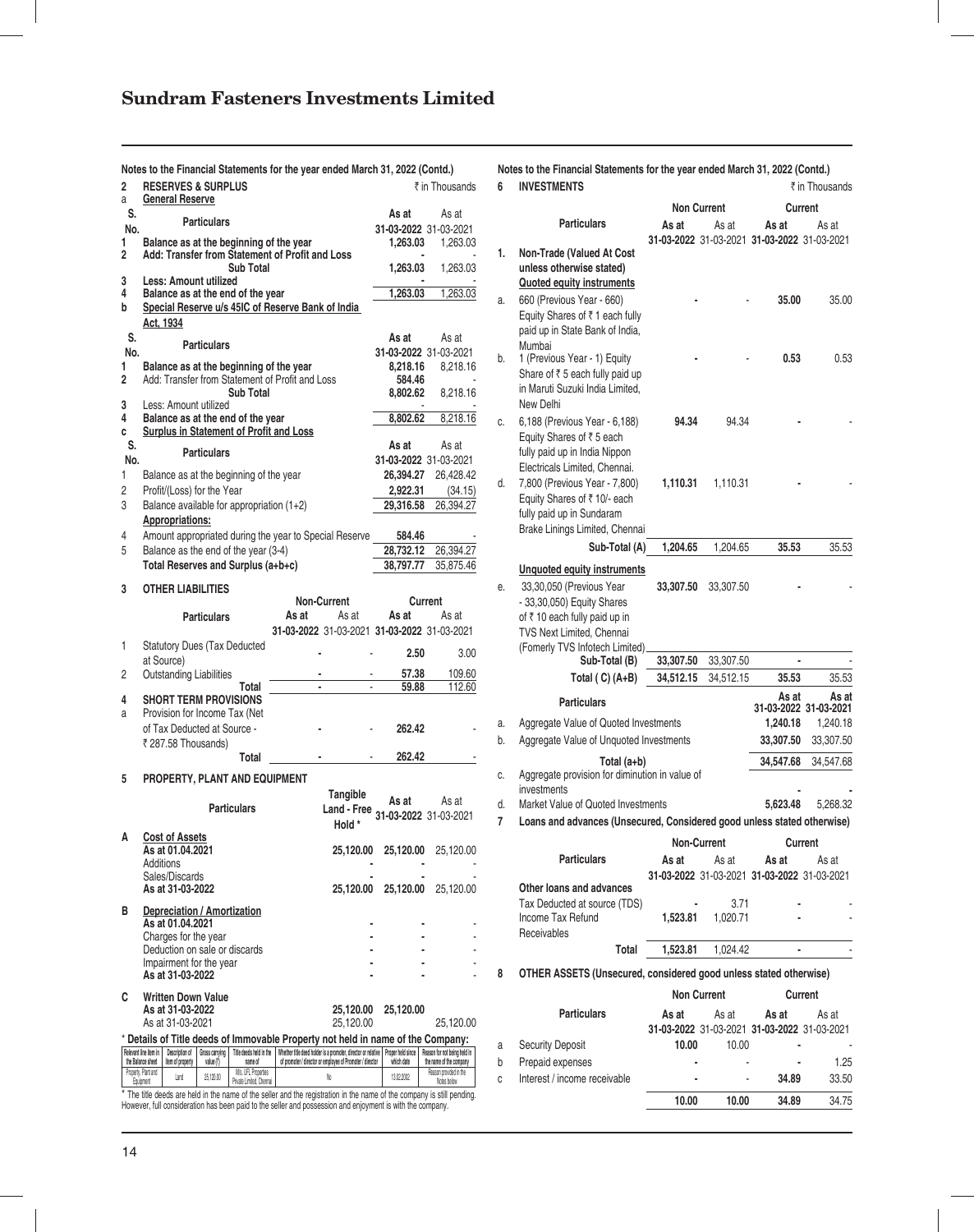| 9                        | Notes to the Financial Statements for the year ended March 31, 2022 (Contd.)<br><b>CASH AND CASH EQUIVALENTS</b> |                    |                                                               | ₹ in Thousands           |
|--------------------------|------------------------------------------------------------------------------------------------------------------|--------------------|---------------------------------------------------------------|--------------------------|
|                          |                                                                                                                  | <b>Non Current</b> |                                                               | Current                  |
|                          | <b>Particulars</b>                                                                                               | As at              | As at<br>As at<br>31-03-2022 31-03-2021 31-03-2022 31-03-2021 | As at                    |
| a                        | Balances with Banks in Current<br>Account                                                                        |                    | 2,783.69<br>L,                                                | 151.21                   |
|                          | Total                                                                                                            | ä,                 | 2,783.69<br>L                                                 | 151.21                   |
|                          |                                                                                                                  |                    |                                                               |                          |
| <b>Note</b><br><b>No</b> | <b>Particulars</b>                                                                                               |                    | Year ended<br>31-03-2022                                      | Year ended<br>31-03-2021 |
| 10                       | <b>Revenue from Operations</b>                                                                                   |                    |                                                               |                          |
| a)                       | Interest on Term deposits with Bank                                                                              |                    |                                                               | 5.32                     |
| b)                       | Dividend Received                                                                                                |                    | 2,838.60                                                      | 37.19                    |
|                          |                                                                                                                  | Total              | 2,838.60                                                      | 42.51                    |
| 11                       |                                                                                                                  |                    |                                                               |                          |
|                          | <b>Other Income</b><br>Interest on Income Tax Refund                                                             |                    | 719.38                                                        |                          |
|                          |                                                                                                                  |                    |                                                               |                          |
|                          |                                                                                                                  | Total              | 719.38                                                        |                          |
| 12                       | <b>Other Expenses</b>                                                                                            |                    |                                                               |                          |
| a)                       | Rates & Taxes                                                                                                    |                    | 11.42                                                         | 7.08                     |
| b)                       | Misc Expenses (Refer note no.13 below)                                                                           |                    | 74.25                                                         | 69.49                    |
|                          |                                                                                                                  | Total              | 85.67                                                         | 76.57                    |
|                          |                                                                                                                  |                    |                                                               |                          |
| 13<br>a)                 | <b>Miscellaneous Expenses</b><br><b>Remuneration to Auditors</b>                                                 |                    | 41.30                                                         | 35.40                    |
|                          | (Refer Note No.14 below)                                                                                         |                    |                                                               |                          |
| b)                       | Professional fees                                                                                                |                    | 13.00                                                         | 13.00                    |
| c)                       | Demat Fee                                                                                                        |                    |                                                               |                          |
| d)                       | National Securities Depository Limited<br>(NSDL) Connectivity, Joining and<br>Annual custody fees and            |                    | 11.80                                                         | 11.80                    |
| e)                       | Demant Account - Maintenance Charges                                                                             |                    | 1.60                                                          | 1.64                     |
| f)                       | <b>Credit Rating Agency Fees</b>                                                                                 |                    | 5.90                                                          |                          |
| g)                       | <b>Bank Charges</b>                                                                                              |                    | 0.65                                                          | 0.65                     |
| h)                       | <b>Land Maintenance</b>                                                                                          |                    |                                                               | 7.00                     |
|                          |                                                                                                                  | Total              | 74.25                                                         | 69.49                    |
| 14                       | Remuneration to Auditors consist of:                                                                             |                    |                                                               |                          |
| a)                       | <b>Statutory Audit</b>                                                                                           |                    | 29.50                                                         | 29.50                    |
| b)                       | <b>Taxation Matters</b>                                                                                          |                    |                                                               |                          |
| c)                       | <b>Certification Fees</b>                                                                                        |                    | 11.80                                                         | 5.90                     |
|                          |                                                                                                                  | Total              | 41.30                                                         | 35.40                    |

**Notes to the Financial Statements for the year ended March 31, 2022 (Contd.)** 

|          |                                                                                                                                                                                                                                                                                                                                                                                                                                                                                                  |                                                | ₹ in Thousands                                 |
|----------|--------------------------------------------------------------------------------------------------------------------------------------------------------------------------------------------------------------------------------------------------------------------------------------------------------------------------------------------------------------------------------------------------------------------------------------------------------------------------------------------------|------------------------------------------------|------------------------------------------------|
|          | <b>Particulars</b>                                                                                                                                                                                                                                                                                                                                                                                                                                                                               | Year Ended<br>31-03-2022                       | Year Ended<br>31-03-2021                       |
| 15       | Information furnished in terms of Paragraph 19 of Non-Banking<br>Financial Company - Non Systemically Important Non-Deposit<br>taking Company (Reserve Bank) Directions, 2016<br><b>Break-up of Investments</b><br>Current Investments - Other than                                                                                                                                                                                                                                              |                                                |                                                |
|          | related parties - Quoted Equity Shares<br>Book Value (Net of Provisions)<br>Market Value / Fair Value                                                                                                                                                                                                                                                                                                                                                                                            | 35.53<br>333.30                                | 35.53<br>247.30                                |
|          | Long Term Investments - Other than<br>related parties - Quoted Equity Shares<br>Book Value (Net of Provisions)<br>Market Value / Fair Value<br>Long Term Investments<br>Related Parties - Companies in the<br>same group - Unquoted Equity Shares<br>Book Value (Net of Provisions)<br>Break up value of Unguoted Equity<br>Shares (unaudited)                                                                                                                                                   | 1,204.65<br>5,290.18<br>33,307.50<br>44,557.87 | 1,204.65<br>5,021.02<br>33,307.50<br>31,867.63 |
| 16<br>a) | <b>RELATED PARTY TRANASACTIONS</b><br>Holding Company - Sundram Fasteners<br>Limited, Chennai                                                                                                                                                                                                                                                                                                                                                                                                    |                                                |                                                |
| b)       | Other related parties<br><b>Fellow Subsidiaries</b><br>TVS Upasana Limited, Chennai<br>Sundram Non-conventional Energy<br>Systems Limited, Chennai<br>Sunfast TVS Limited, Chennai<br>TVS Engineering Limited, Chennai<br>Sundram Fasteners (Zhejiang) Limited,<br>People Republic of China<br>Cramlington Precision Forge Ltd,<br>Northumberland, U.K.<br>Sundram International Inc., Michigan,<br><b>USA</b><br>Sundram International Limited, United<br>Kingdom<br>TVS Next Inc, Michigan USA | (No Transaction)                               |                                                |
|          | <b>Transactions with Fellow Subsidiary:</b><br>TVS Next Limited, Chennai<br>Dividend Received                                                                                                                                                                                                                                                                                                                                                                                                    | 2,797.24                                       |                                                |
| 17<br>18 | Directors have waived their sitting fees.<br>Accounting Standards Disclosure and<br>Notes on accounts                                                                                                                                                                                                                                                                                                                                                                                            |                                                | Annexure A                                     |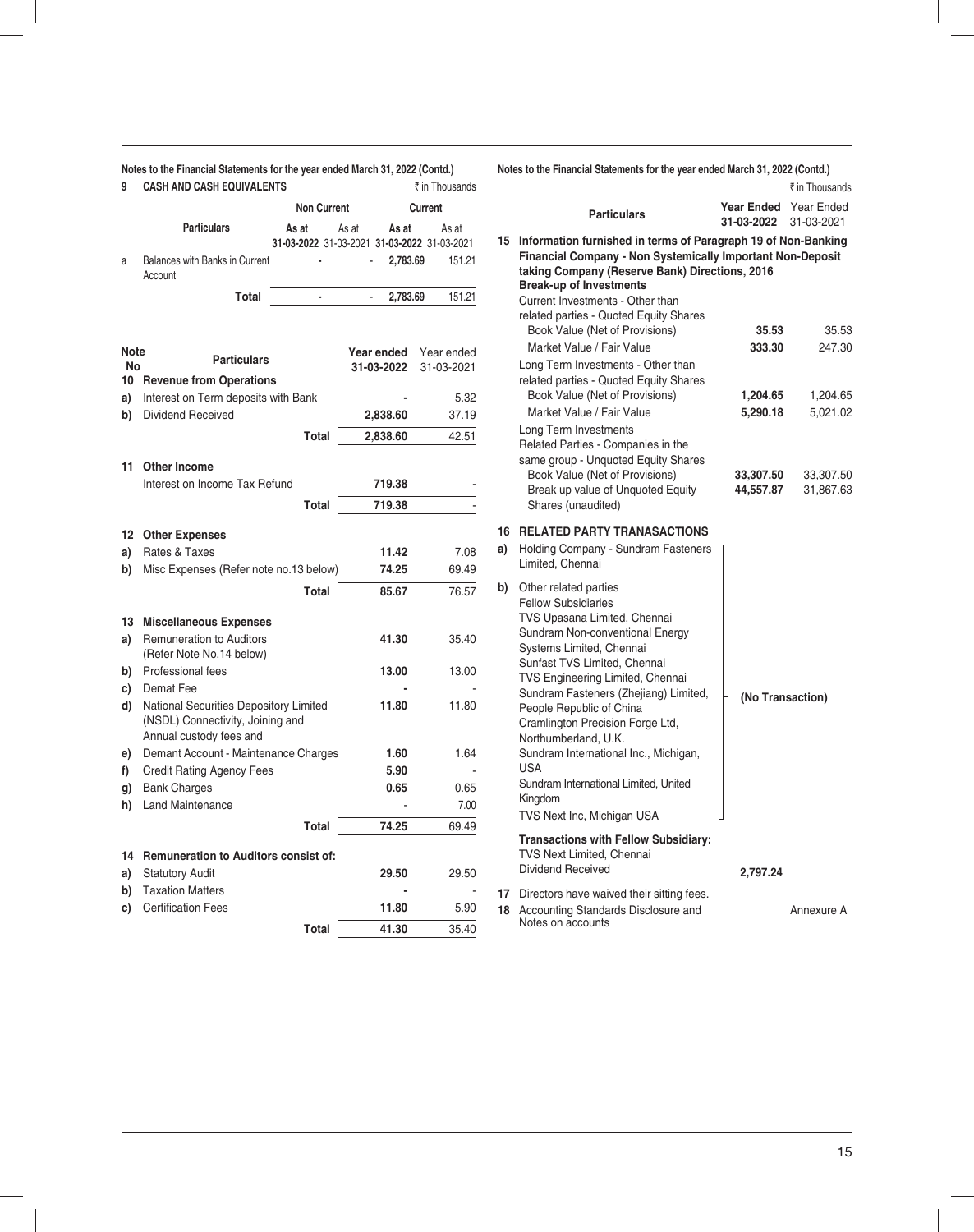# **Notes to the Financial Statements for the year ended March 31, 2022 (Contd.)**

|    |                                                                                                                            |                                                   |                | ₹ in Thousands |
|----|----------------------------------------------------------------------------------------------------------------------------|---------------------------------------------------|----------------|----------------|
| 19 | Disclosure of Ratios                                                                                                       | Year Ended /<br>As at 31-03-2022 As at 31-03-2021 | Year Ended /   | Variance       |
|    | Current Ratio - Current assets / current liabilities                                                                       | 8.86                                              | 1.97           | 350.19%*       |
|    | Debt-Equity Ratio - Total debt / shareholder's equity                                                                      | 0.01                                              |                |                |
|    | Debt Service Coverage Ratio Earnings Available for Debt Service /<br>(Interest Payments + Principal Repayments)            | Not Applicable                                    | Not Applicable |                |
|    | Return on Equity Ratio - Net Profit after Tax / Average shareholder's equity                                               | 4.70%                                             |                |                |
|    | Inventory turnover ratio - Sales / Average inventory                                                                       | Not Applicable                                    | Not Applicable |                |
|    | Trade Receivables turnover ratio - Net credit sales / Average Trade Receivables                                            | Not Applicable                                    | Not Applicable |                |
|    | Trade payables turnover ratio - Net credit purchase / Average Trade Payables                                               | Not Applicable                                    | Not Applicable |                |
|    | Net capital turnover ratio - Total Income / working capital                                                                | 1.41                                              | 0.39           | 259.97%*       |
|    | Net profit ratio - Net Profit after Tax / Total Income                                                                     | 82.13%                                            | $-80.33\%$     | 162.47%*       |
|    | Return on Capital employed - Earnings Before Interest and Tax / Capital employed                                           | 5.45%                                             |                |                |
|    | Return on investment - Net Return / Cost of Investment                                                                     | 8.22%                                             | 0.11%          | 8.11%          |
| B  | Explanation for any change in the ratio by more than 25% as compared to the ratio of preceding<br>year:                    |                                                   |                |                |
|    | * The reason for changes in the above ratios are mainly due to increase in dividend income and net<br>profit for the year. |                                                   |                |                |

As per our report of even date attached **For SUNDARAM & SRINIVASAN**

Chartered Accountants Firm Regn No. 004207S

# **VENKATASUBRAMANIAN.S** Partner Membership Number 219238

Place: Chennai Date: 08.04.2022

For and on behalf of the Board of Directors of **Sundram Fasteners Investments Limited, Chennai [CIN:U65991TN1992PLC022618]**

Director [DIN: 00271938] [DIN: 02942471]

**R KRISHNAN K PASUPATHY**<br>Director Director

**R GANESH**  Director [DIN: 08090366]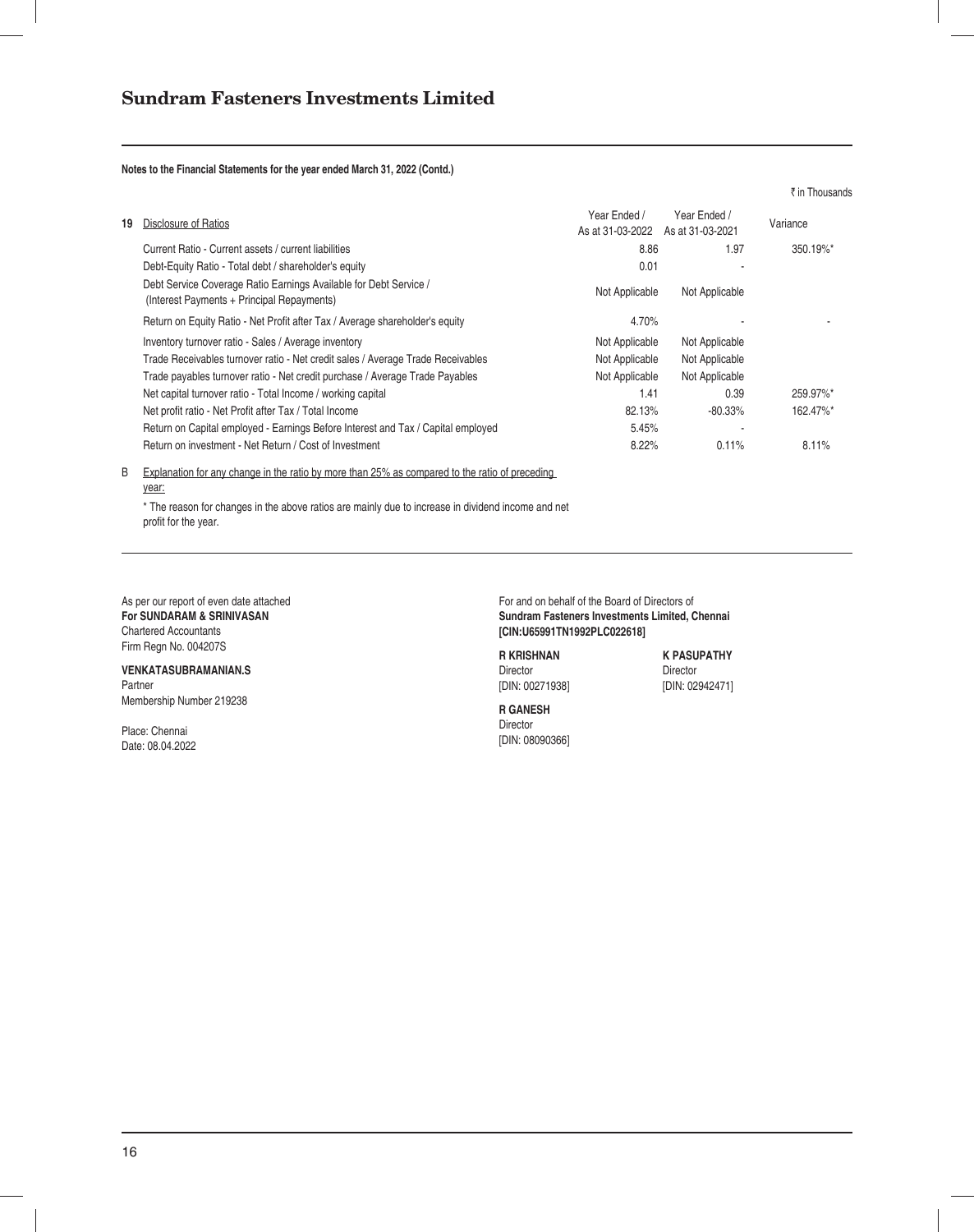#### **Annexure - A to Notes on Accounts for the year ended 31st March 2022**

- **I. Notes on Significant Accounting Policies and Accounting Standards prescribed by The Institute of Chartered Accountants of India**
	- 1. Significant Accounting Policies
		- a) The financial statements have been prepared to comply with the Generally Accepted Accounting Principles in India (Indian GAAP), including the Accounting Standards notified under the relevant provisions of the Companies Act, 2013. The financial statements are prepared on accrual basis under the historical cost convention. The financial statements are presented in Indian rupees.
		- b) Taxes on Income:

 Tax expense comprises of current tax and deferred tax. Current tax is measured at the amount expected to be paid to the tax authorities, using the applicable tax rates.

# **2. Accounting Standards**

# **AS 1 Disclosure of accounting policies**

 The accounts are maintained on accrual basis as a going concern. Please refer note no.1 above for Significant Accounting Policies.

#### **AS 2 Valuation of Inventories**

 The Company has no Inventory. Hence this standard is not applicable.

# **AS 3** Cash flow statements

 The Cash Flow Statement is prepared under indirect method and attached to the Balance Sheet and Statement of Profit and Loss.

#### **AS 4 Contingencies and Events occurring after the balance sheet date**

There are no adjusting or significant non-adjusting events that have occurred after the Balance Sheet Date except nonadjusting events of proposal of final dividend of  $\bar{z}$  1/- per share subject to the approval of shareholders at the ensuing Annual General Meeting.

#### AS 5 Net Profit or loss for the period, prior period items and **changes in accounting policies**

 All items of income and expense in the period are included in the determination of net profit/ (loss) for the period, unless specifically mentioned elsewhere in the financial statements or is required by an Accounting Standard. There are no prior period items. There are no changes in the accounting policies of the Company from the previous year.

# **AS 6 Depreciation Accounting**

This standard has been omitted with effect from 30<sup>th</sup> March 2016.

# **AS 7 Accounting for Construction Contracts**

 The above standard is not applicable to the Company, as it is not engaged in the business of construction.

#### **AS 8 Accounting for Research and Development**

This standard has been withdrawn with effect from 1-4-2003.

# **AS 9 Revenue Recognition**

 The Revenue and expenditure are accounted on a going concern basis.

 Interest income/expenditure is recognized using the time proportion method based on the rates implicit in the transaction.

 Dividend income is recognized when the right to receive dividend is established.

#### **AS10 Property, Plant and Equipment**

 Land is valued at cost. The Company has no depreciable assets.

#### **AS11 Accounting for effects of changes in foreign exchange rates**

There are no foreign exchange transactions during the year.

# **AS12 Accounting for Government Grants**

The Company has not received any grant from Government.

#### **AS13 Accounting of Investments**

 Investments are accounted at the cost of acquisition which includes stamp fees, etc.

 The diminution in the market value of quoted non current investments compared to cost of acquisition will be accounted only at the time sale of such investments.

 The diminution in the value of unquoted non-current investments compared to the cost of acquisition will be accounted only at the time of sale of such investments.

Investments which are proposed to be sold are classified as Current Investments. The diminution in the market value of current investments will be provided for, if required.

 The investments have been held by the company in its own name.

# **AS14 Accounting for Amalgamation**

There was no Amalgamation during the year under review.

#### **AS15 Accounting for Employee Benefits**

The Company has no employee.

#### **AS16 Borrowing Cost**

 The standard is not applicable since there are no qualifying assets.

#### **AS17 Segment Reporting**

The Company is engaged in the business of financing and accordingly there are no separate reportable segments.

#### **AS18 Related party disclosures**

Please refer to Note No.16 Notes to Financial statements